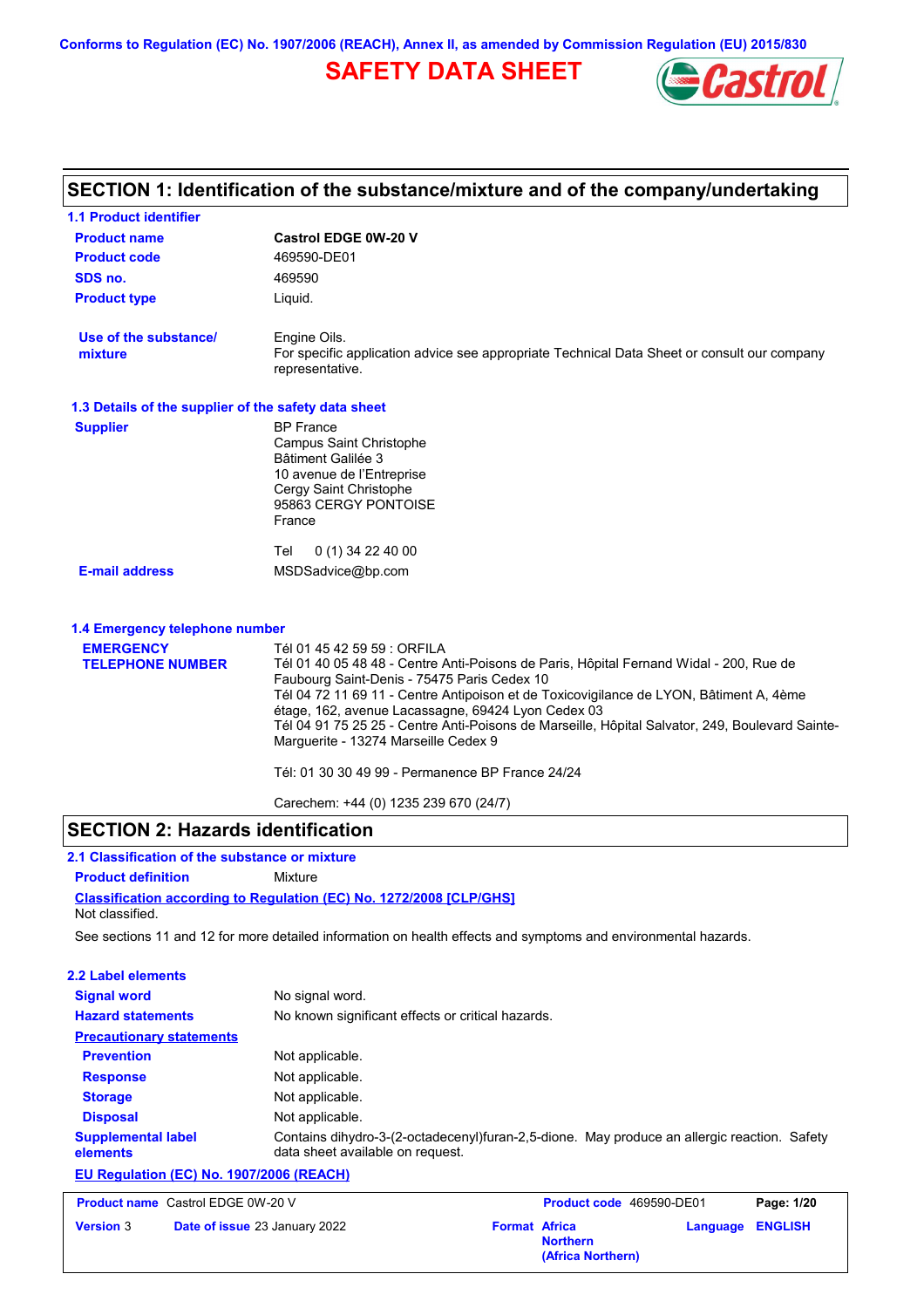# **SECTION 2: Hazards identification**

| <b>Annex XVII - Restrictions</b><br>on the manufacture,<br>placing on the market<br>and use of certain<br>dangerous substances,<br>mixtures and articles | Not applicable.                                                                                                                                                                                                                 |
|----------------------------------------------------------------------------------------------------------------------------------------------------------|---------------------------------------------------------------------------------------------------------------------------------------------------------------------------------------------------------------------------------|
| <b>Special packaging requirements</b>                                                                                                                    |                                                                                                                                                                                                                                 |
| <b>Containers to be fitted</b><br>with child-resistant<br>fastenings                                                                                     | Not applicable.                                                                                                                                                                                                                 |
| <b>Tactile warning of danger</b>                                                                                                                         | Not applicable.                                                                                                                                                                                                                 |
| 2.3 Other hazards                                                                                                                                        |                                                                                                                                                                                                                                 |
| <b>Results of PBT and vPvB</b><br>assessment                                                                                                             | Product does not meet the criteria for PBT or vPvB according to Regulation (EC) No. 1907/2006,<br>Annex XIII.                                                                                                                   |
| <b>Product meets the criteria</b><br>for PBT or vPvB according<br>to Regulation (EC) No.<br>1907/2006, Annex XIII                                        | This mixture does not contain any substances that are assessed to be a PBT or a vPvB.                                                                                                                                           |
| Other hazards which do<br>not result in classification                                                                                                   | Defatting to the skin.<br><b>USED ENGINE OILS</b><br>Used engine oil may contain hazardous components which have the potential to cause skin<br>cancer.<br>See Toxicological Information, section 11 of this Safety Data Sheet. |

# **SECTION 3: Composition/information on ingredients**

#### **3.2 Mixtures**

**Product definition**

Mixture

Highly refined base oil (IP 346 DMSO extract < 3%). Proprietary performance additives.

| <b>Product/ingredient</b><br>name                         | <b>Identifiers</b>                                                                     | $\%$        | <b>Regulation (EC) No.</b><br>1272/2008 [CLP] | <b>Type</b> |
|-----------------------------------------------------------|----------------------------------------------------------------------------------------|-------------|-----------------------------------------------|-------------|
| Distillates (petroleum), hydrotreated<br>heavy paraffinic | REACH #: 01-2119484627-25<br>EC: $265-157-1$<br>CAS: 64742-54-7<br>Index: 649-467-00-8 | $≥50 - ≤75$ | Asp. Tox. 1, H304                             | $[1]$       |
| bis(nonylphenyl)amine                                     | REACH #: 01-2119488911-28<br>$EC: 253-249-4$<br>CAS: 36878-20-3                        | -≤3         | Aquatic Chronic 4, H413                       | $[1]$       |
| dihydro-3-(2-octadecenyl)furan-<br>2,5-dione              | REACH #: 01-2120120387-61<br>EC: 266-561-0<br>CAS: 67066-88-0                          | ≤0.3        | Skin Irrit. 2, H315<br>Skin Sens. 1B, H317    | $[1]$       |

#### **See Section 16 for the full text of the H statements declared above.**

#### **Type**

[1] Substance classified with a health or environmental hazard

[2] Substance with a workplace exposure limit

[3] Substance meets the criteria for PBT according to Regulation (EC) No. 1907/2006, Annex XIII

[4] Substance meets the criteria for vPvB according to Regulation (EC) No. 1907/2006, Annex XIII

[5] Substance of equivalent concern

[6] Additional disclosure due to company policy

Occupational exposure limits, if available, are listed in Section 8.

#### **4.1 Description of first aid measures SECTION 4: First aid measures**

| Eye contact         | In case of contact, immediately flush eyes with plenty of water for at least 15 minutes. Eyelids<br>should be held away from the eyeball to ensure thorough rinsing. Check for and remove any<br>contact lenses. Get medical attention.             |
|---------------------|-----------------------------------------------------------------------------------------------------------------------------------------------------------------------------------------------------------------------------------------------------|
| <b>Skin contact</b> | Wash skin thoroughly with soap and water or use recognised skin cleanser. Remove<br>contaminated clothing and shoes. Wash clothing before reuse. Clean shoes thoroughly before<br>reuse. Get medical attention if irritation develops.              |
| <b>Inhalation</b>   | If inhaled, remove to fresh air. In case of inhalation of decomposition products in a fire,<br>symptoms may be delayed. The exposed person may need to be kept under medical<br>surveillance for 48 hours. Get medical attention if symptoms occur. |

|                  | <b>Product name</b> Castrol EDGE 0W-20 V |                      | <b>Product code</b> 469590-DE01      |                         | Page: 2/20 |
|------------------|------------------------------------------|----------------------|--------------------------------------|-------------------------|------------|
| <b>Version 3</b> | <b>Date of issue 23 January 2022</b>     | <b>Format Africa</b> | <b>Northern</b><br>(Africa Northern) | <b>Language ENGLISH</b> |            |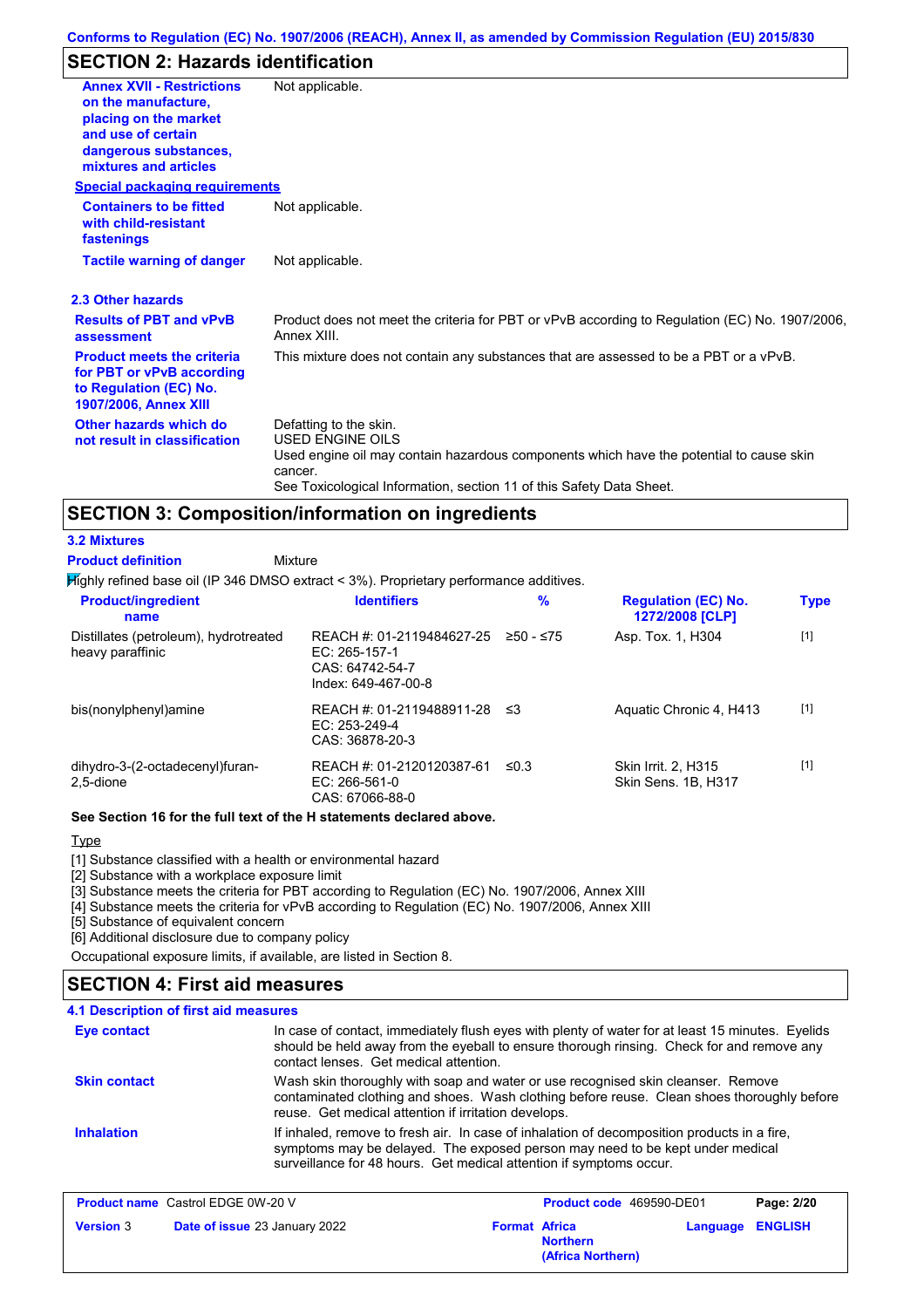| Conforms to Regulation (EC) No. 1907/2006 (REACH), Annex II, as amended by Commission Regulation (EU) 2015/830 |  |  |  |  |
|----------------------------------------------------------------------------------------------------------------|--|--|--|--|
|                                                                                                                |  |  |  |  |

# **SECTION 4: First aid measures**

| 02011011 7. 1 11 31 414 11104341 03   |                                                                                                                     |
|---------------------------------------|---------------------------------------------------------------------------------------------------------------------|
| <b>Ingestion</b>                      | Do not induce vomiting unless directed to do so by medical personnel. Get medical attention if<br>symptoms occur.   |
| <b>Protection of first-aiders</b>     | No action shall be taken involving any personal risk or without suitable training.                                  |
|                                       | 4.2 Most important symptoms and effects, both acute and delayed                                                     |
|                                       | See Section 11 for more detailed information on health effects and symptoms.                                        |
| <b>Potential acute health effects</b> |                                                                                                                     |
| <b>Inhalation</b>                     | Exposure to decomposition products may cause a health hazard. Serious effects may be<br>delayed following exposure. |
| <b>Ingestion</b>                      | No known significant effects or critical hazards.                                                                   |
| <b>Skin contact</b>                   | Defatting to the skin. May cause skin dryness and irritation.                                                       |
| Eye contact                           | No known significant effects or critical hazards.                                                                   |
|                                       | Delayed and immediate effects as well as chronic effects from short and long-term exposure                          |
| <b>Inhalation</b>                     | Overexposure to the inhalation of airborne droplets or aerosols may cause irritation of the<br>respiratory tract.   |
| <b>Ingestion</b>                      | Ingestion of large quantities may cause nausea and diarrhoea.                                                       |
| <b>Skin contact</b>                   | Prolonged or repeated contact can defat the skin and lead to irritation and/or dermatitis.                          |
| Eye contact                           | Potential risk of transient stinging or redness if accidental eye contact occurs.                                   |
|                                       |                                                                                                                     |

#### **4.3 Indication of any immediate medical attention and special treatment needed**

| Notes to physician | Treatment should in general be symptomatic and directed to relieving any effects.   |
|--------------------|-------------------------------------------------------------------------------------|
|                    | In case of inhalation of decomposition products in a fire, symptoms may be delayed. |
|                    | The exposed person may need to be kept under medical surveillance for 48 hours.     |

# **SECTION 5: Firefighting measures**

| 5.1 Extinguishing media                                                                                                                                                                                     |                                                                                                                                                                                                                                                                                                                                                                   |
|-------------------------------------------------------------------------------------------------------------------------------------------------------------------------------------------------------------|-------------------------------------------------------------------------------------------------------------------------------------------------------------------------------------------------------------------------------------------------------------------------------------------------------------------------------------------------------------------|
| <b>Suitable extinguishing</b><br>media                                                                                                                                                                      | In case of fire, use foam, dry chemical or carbon dioxide extinguisher or spray.                                                                                                                                                                                                                                                                                  |
| <b>Unsuitable extinguishing</b><br>media                                                                                                                                                                    | Do not use water jet. The use of a water jet may cause the fire to spread by splashing the<br>burning product.                                                                                                                                                                                                                                                    |
| 5.2 Special hazards arising from the substance or mixture                                                                                                                                                   |                                                                                                                                                                                                                                                                                                                                                                   |
| <b>Hazards from the</b><br>substance or mixture                                                                                                                                                             | In a fire or if heated, a pressure increase will occur and the container may burst.                                                                                                                                                                                                                                                                               |
| Combustion products may include the following:<br><b>Hazardous combustion</b><br>carbon oxides (CO, CO <sub>2</sub> ) (carbon monoxide, carbon dioxide)<br>products<br>nitrogen oxides ( $NO$ , $NO2$ etc.) |                                                                                                                                                                                                                                                                                                                                                                   |
| <b>5.3 Advice for firefighters</b>                                                                                                                                                                          |                                                                                                                                                                                                                                                                                                                                                                   |
| <b>Special precautions for</b><br>fire-fighters                                                                                                                                                             | No action shall be taken involving any personal risk or without suitable training. Promptly<br>isolate the scene by removing all persons from the vicinity of the incident if there is a fire.                                                                                                                                                                    |
| <b>Special protective</b><br>equipment for fire-fighters                                                                                                                                                    | Fire-fighters should wear appropriate protective equipment and self-contained breathing<br>apparatus (SCBA) with a full face-piece operated in positive pressure mode. Clothing for fire-<br>fighters (including helmets, protective boots and gloves) conforming to European standard EN<br>469 will provide a basic level of protection for chemical incidents. |

# **SECTION 6: Accidental release measures**

|                                         | 6.1 Personal precautions, protective equipment and emergency procedures                                                                                                                                                                                                                                                             |
|-----------------------------------------|-------------------------------------------------------------------------------------------------------------------------------------------------------------------------------------------------------------------------------------------------------------------------------------------------------------------------------------|
| For non-emergency<br>personnel          | No action shall be taken involving any personal risk or without suitable training. Evacuate<br>surrounding areas. Keep unnecessary and unprotected personnel from entering. Do not touch<br>or walk through spilt material. Floors may be slippery; use care to avoid falling. Put on<br>appropriate personal protective equipment. |
| For emergency responders                | If specialised clothing is required to deal with the spillage, take note of any information in<br>Section 8 on suitable and unsuitable materials. See also the information in "For non-<br>emergency personnel".                                                                                                                    |
| <b>6.2 Environmental</b><br>precautions | Avoid dispersal of spilt material and runoff and contact with soil, waterways, drains and sewers.<br>Inform the relevant authorities if the product has caused environmental pollution (sewers,<br>waterways, soil or air).                                                                                                         |

| <b>Product name</b> Castrol EDGE 0W-20 V |                                      | <b>Product code</b> 469590-DE01 |                                      | Page: 3/20 |                         |
|------------------------------------------|--------------------------------------|---------------------------------|--------------------------------------|------------|-------------------------|
| <b>Version 3</b>                         | <b>Date of issue 23 January 2022</b> | <b>Format Africa</b>            | <b>Northern</b><br>(Africa Northern) |            | <b>Language ENGLISH</b> |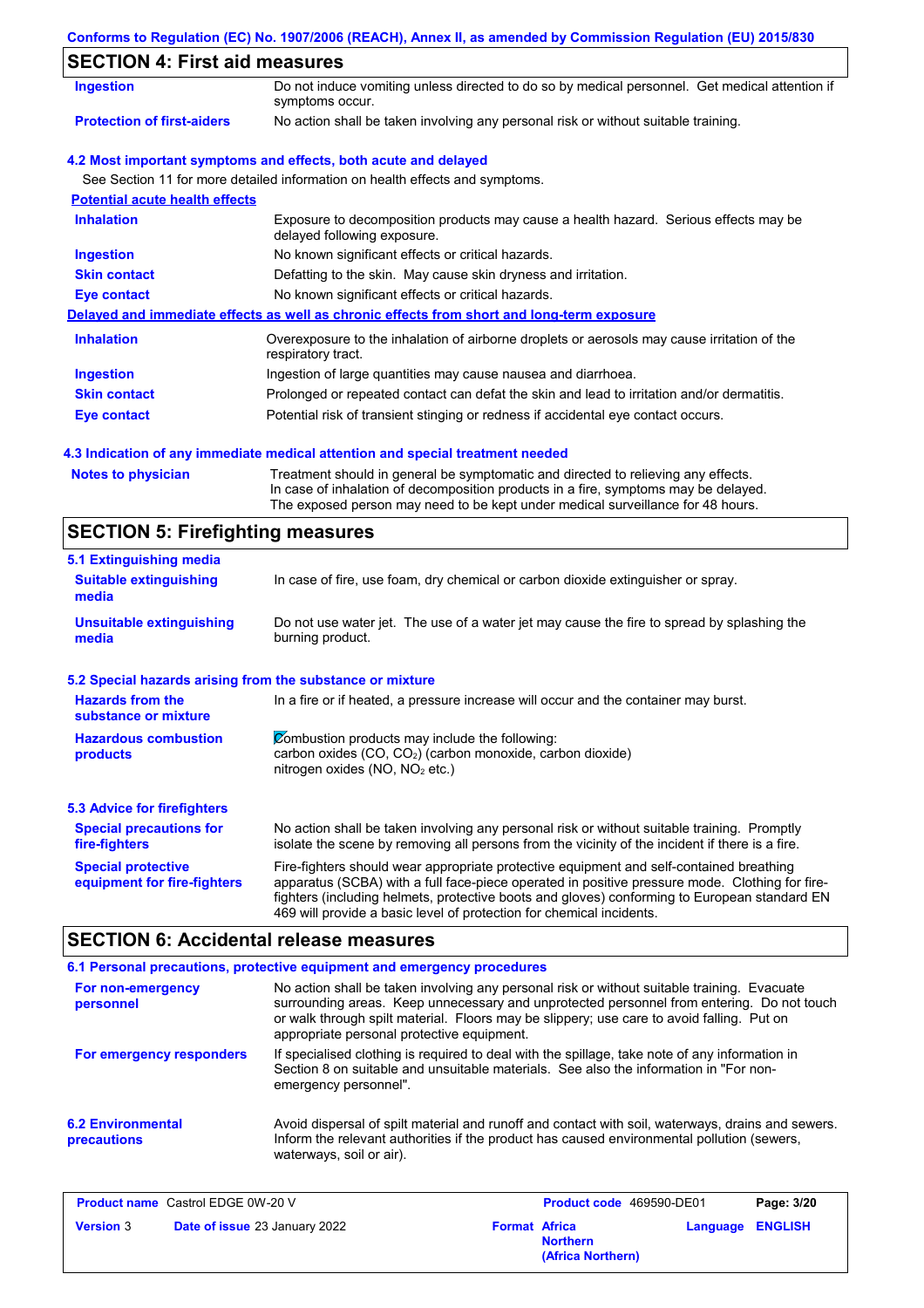# **SECTION 6: Accidental release measures**

|                                           | 6.3 Methods and material for containment and cleaning up                                                                                                                                                                                                                                                                                                                                       |
|-------------------------------------------|------------------------------------------------------------------------------------------------------------------------------------------------------------------------------------------------------------------------------------------------------------------------------------------------------------------------------------------------------------------------------------------------|
| <b>Small spill</b>                        | Stop leak if without risk. Move containers from spill area. Absorb with an inert material and<br>place in an appropriate waste disposal container. Dispose of via a licensed waste disposal<br>contractor.                                                                                                                                                                                     |
| Large spill                               | Stop leak if without risk. Move containers from spill area. Prevent entry into sewers, water<br>courses, basements or confined areas. Contain and collect spillage with non-combustible,<br>absorbent material e.g. sand, earth, vermiculite or diatomaceous earth and place in container<br>for disposal according to local regulations. Dispose of via a licensed waste disposal contractor. |
| 6.4 Reference to other<br><b>sections</b> | See Section 1 for emergency contact information.<br>See Section 5 for firefighting measures.<br>See Section 8 for information on appropriate personal protective equipment.<br>See Section 12 for environmental precautions.<br>See Section 13 for additional waste treatment information.                                                                                                     |

## **SECTION 7: Handling and storage**

| 7.1 Precautions for safe handling                                             |                                                                                                                                                                                                                                                                                                                                                                                                                                                                                          |
|-------------------------------------------------------------------------------|------------------------------------------------------------------------------------------------------------------------------------------------------------------------------------------------------------------------------------------------------------------------------------------------------------------------------------------------------------------------------------------------------------------------------------------------------------------------------------------|
| <b>Protective measures</b>                                                    | Put on appropriate personal protective equipment.                                                                                                                                                                                                                                                                                                                                                                                                                                        |
| <b>Advice on general</b><br>occupational hygiene                              | Eating, drinking and smoking should be prohibited in areas where this material is handled,<br>stored and processed. Wash thoroughly after handling. Remove contaminated clothing and<br>protective equipment before entering eating areas. See also Section 8 for additional<br>information on hygiene measures.                                                                                                                                                                         |
| 7.2 Conditions for safe<br>storage, including any<br><i>incompatibilities</i> | Store in accordance with local regulations. Store in a dry, cool and well-ventilated area, away<br>from incompatible materials (see Section 10). Keep away from heat and direct sunlight. Keep<br>container tightly closed and sealed until ready for use. Containers that have been opened must<br>be carefully resealed and kept upright to prevent leakage. Store and use only in equipment/<br>containers designed for use with this product. Do not store in unlabelled containers. |
| <b>Not suitable</b>                                                           | Prolonged exposure to elevated temperature                                                                                                                                                                                                                                                                                                                                                                                                                                               |

# **SECTION 8: Exposure controls/personal protection**

#### **8.1 Control parameters**

#### **Occupational exposure limits**

#### No exposure limit value known.

Whilst specific OELs for certain components may be shown in this section, other components may be present in any mist, vapour or dust produced. Therefore, the specific OELs may not be applicable to the product as a whole and are provided for guidance only.

| <b>procedures</b> | should be made to monitoring standards, such as the following: European Standard EN 689<br>(Workplace atmospheres - Guidance for the assessment of exposure by inhalation to chemical<br>agents for comparison with limit values and measurement strategy) European Standard EN<br>14042 (Workplace atmospheres - Guide for the application and use of procedures for the<br>assessment of exposure to chemical and biological agents) European Standard EN 482<br>(Workplace atmospheres - General requirements for the performance of procedures for the<br>measurement of chemical agents) Reference to national guidance documents for methods for<br>the determination of hazardous substances will also be required. |
|-------------------|----------------------------------------------------------------------------------------------------------------------------------------------------------------------------------------------------------------------------------------------------------------------------------------------------------------------------------------------------------------------------------------------------------------------------------------------------------------------------------------------------------------------------------------------------------------------------------------------------------------------------------------------------------------------------------------------------------------------------|
|-------------------|----------------------------------------------------------------------------------------------------------------------------------------------------------------------------------------------------------------------------------------------------------------------------------------------------------------------------------------------------------------------------------------------------------------------------------------------------------------------------------------------------------------------------------------------------------------------------------------------------------------------------------------------------------------------------------------------------------------------------|

#### **Derived No Effect Level**

No DNELs/DMELs available.

#### **Predicted No Effect Concentration**

No PNECs available

| <b>8.2 Exposure controls</b>                      |                                                                                                                                                                                                                                                                                                                                                                                                                                                                                                                                                                                                                                                                                                                        |                      |                          |          |                |
|---------------------------------------------------|------------------------------------------------------------------------------------------------------------------------------------------------------------------------------------------------------------------------------------------------------------------------------------------------------------------------------------------------------------------------------------------------------------------------------------------------------------------------------------------------------------------------------------------------------------------------------------------------------------------------------------------------------------------------------------------------------------------------|----------------------|--------------------------|----------|----------------|
| <b>Appropriate engineering</b><br><b>controls</b> | Provide exhaust ventilation or other engineering controls to keep the relevant airborne<br>concentrations below their respective occupational exposure limits.<br>All activities involving chemicals should be assessed for their risks to health, to ensure<br>exposures are adequately controlled. Personal protective equipment should only be considered<br>after other forms of control measures (e.g. engineering controls) have been suitably evaluated.<br>Personal protective equipment should conform to appropriate standards, be suitable for use, be<br>kept in good condition and properly maintained.<br>Your supplier of personal protective equipment should be consulted for advice on selection and |                      |                          |          |                |
| <b>Product name</b> Castrol EDGE 0W-20 V          |                                                                                                                                                                                                                                                                                                                                                                                                                                                                                                                                                                                                                                                                                                                        |                      | Product code 469590-DE01 |          | Page: 4/20     |
| <b>Version 3</b>                                  | Date of issue 23 January 2022                                                                                                                                                                                                                                                                                                                                                                                                                                                                                                                                                                                                                                                                                          | <b>Format Africa</b> | <b>Northern</b>          | Language | <b>ENGLISH</b> |

**(Africa Northern)**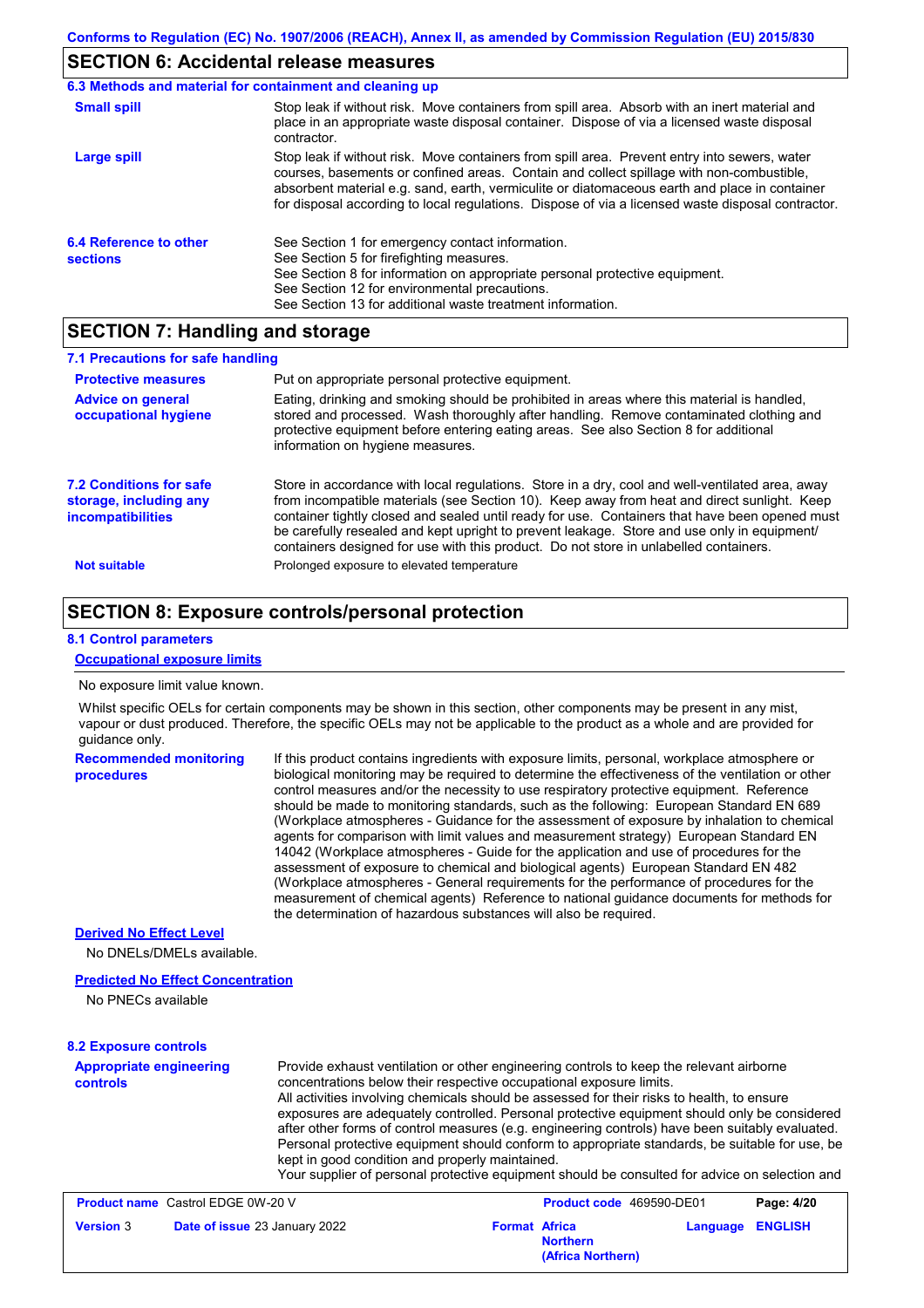# **SECTION 8: Exposure controls/personal protection**

|                                       | appropriate standards. For further information contact your national organisation for standards.<br>The final choice of protective equipment will depend upon a risk assessment. It is important to<br>ensure that all items of personal protective equipment are compatible.                                                                                                                                                                                                                                                                                                                                                                     |
|---------------------------------------|---------------------------------------------------------------------------------------------------------------------------------------------------------------------------------------------------------------------------------------------------------------------------------------------------------------------------------------------------------------------------------------------------------------------------------------------------------------------------------------------------------------------------------------------------------------------------------------------------------------------------------------------------|
| <b>Individual protection measures</b> |                                                                                                                                                                                                                                                                                                                                                                                                                                                                                                                                                                                                                                                   |
| <b>Hygiene measures</b>               | Wash hands, forearms and face thoroughly after handling chemical products, before eating,<br>smoking and using the lavatory and at the end of the working period. Ensure that eyewash<br>stations and safety showers are close to the workstation location.                                                                                                                                                                                                                                                                                                                                                                                       |
| <b>Respiratory protection</b>         | In case of insufficient ventilation, wear suitable respiratory equipment.<br>The correct choice of respiratory protection depends upon the chemicals being handled, the<br>conditions of work and use, and the condition of the respiratory equipment. Safety procedures<br>should be developed for each intended application. Respiratory protection equipment should<br>therefore be chosen in consultation with the supplier/manufacturer and with a full assessment<br>of the working conditions.                                                                                                                                             |
| <b>Eye/face protection</b>            | Safety glasses with side shields.                                                                                                                                                                                                                                                                                                                                                                                                                                                                                                                                                                                                                 |
| <b>Skin protection</b>                |                                                                                                                                                                                                                                                                                                                                                                                                                                                                                                                                                                                                                                                   |
| <b>Hand protection</b>                | <b>General Information:</b>                                                                                                                                                                                                                                                                                                                                                                                                                                                                                                                                                                                                                       |
|                                       | Because specific work environments and material handling practices vary, safety procedures<br>should be developed for each intended application. The correct choice of protective gloves<br>depends upon the chemicals being handled, and the conditions of work and use. Most gloves<br>provide protection for only a limited time before they must be discarded and replaced (even the<br>best chemically resistant gloves will break down after repeated chemical exposures).                                                                                                                                                                  |
|                                       | Gloves should be chosen in consultation with the supplier / manufacturer and taking account of<br>a full assessment of the working conditions.                                                                                                                                                                                                                                                                                                                                                                                                                                                                                                    |
|                                       | Recommended: Nitrile gloves.<br><b>Breakthrough time:</b>                                                                                                                                                                                                                                                                                                                                                                                                                                                                                                                                                                                         |
|                                       | Breakthrough time data are generated by glove manufacturers under laboratory test conditions<br>and represent how long a glove can be expected to provide effective permeation resistance. It<br>is important when following breakthrough time recommendations that actual workplace<br>conditions are taken into account. Always consult with your glove supplier for up-to-date<br>technical information on breakthrough times for the recommended glove type.<br>Our recommendations on the selection of gloves are as follows:                                                                                                                |
|                                       | Continuous contact:                                                                                                                                                                                                                                                                                                                                                                                                                                                                                                                                                                                                                               |
|                                       | Gloves with a minimum breakthrough time of 240 minutes, or >480 minutes if suitable gloves<br>can be obtained.<br>If suitable gloves are not available to offer that level of protection, gloves with shorter<br>breakthrough times may be acceptable as long as appropriate glove maintenance and<br>replacement regimes are determined and adhered to.                                                                                                                                                                                                                                                                                          |
|                                       | Short-term / splash protection:                                                                                                                                                                                                                                                                                                                                                                                                                                                                                                                                                                                                                   |
|                                       | Recommended breakthrough times as above.<br>It is recognised that for short-term, transient exposures, gloves with shorter breakthrough times<br>may commonly be used. Therefore, appropriate maintenance and replacement regimes must<br>be determined and rigorously followed.                                                                                                                                                                                                                                                                                                                                                                  |
|                                       | <b>Glove Thickness:</b>                                                                                                                                                                                                                                                                                                                                                                                                                                                                                                                                                                                                                           |
|                                       | For general applications, we recommend gloves with a thickness typically greater than 0.35 mm.                                                                                                                                                                                                                                                                                                                                                                                                                                                                                                                                                    |
|                                       | It should be emphasised that glove thickness is not necessarily a good predictor of glove<br>resistance to a specific chemical, as the permeation efficiency of the glove will be dependent<br>on the exact composition of the glove material. Therefore, glove selection should also be based<br>on consideration of the task requirements and knowledge of breakthrough times.<br>Glove thickness may also vary depending on the glove manufacturer, the glove type and the<br>glove model. Therefore, the manufacturers' technical data should always be taken into account<br>to ensure selection of the most appropriate glove for the task. |
|                                       | Note: Depending on the activity being conducted, gloves of varying thickness may be required<br>for specific tasks. For example:                                                                                                                                                                                                                                                                                                                                                                                                                                                                                                                  |
|                                       | • Thinner gloves (down to 0.1 mm or less) may be required where a high degree of manual<br>dexterity is needed. However, these gloves are only likely to give short duration protection and<br>would normally be just for single use applications, then disposed of.                                                                                                                                                                                                                                                                                                                                                                              |
|                                       | ACOCOODCA                                                                                                                                                                                                                                                                                                                                                                                                                                                                                                                                                                                                                                         |

| <b>Product name</b> Castrol EDGE 0W-20 V |                                      | <b>Product code</b> 469590-DE01 |                                      | Page: 5/20              |  |
|------------------------------------------|--------------------------------------|---------------------------------|--------------------------------------|-------------------------|--|
| <b>Version</b> 3                         | <b>Date of issue 23 January 2022</b> | <b>Format Africa</b>            | <b>Northern</b><br>(Africa Northern) | <b>Language ENGLISH</b> |  |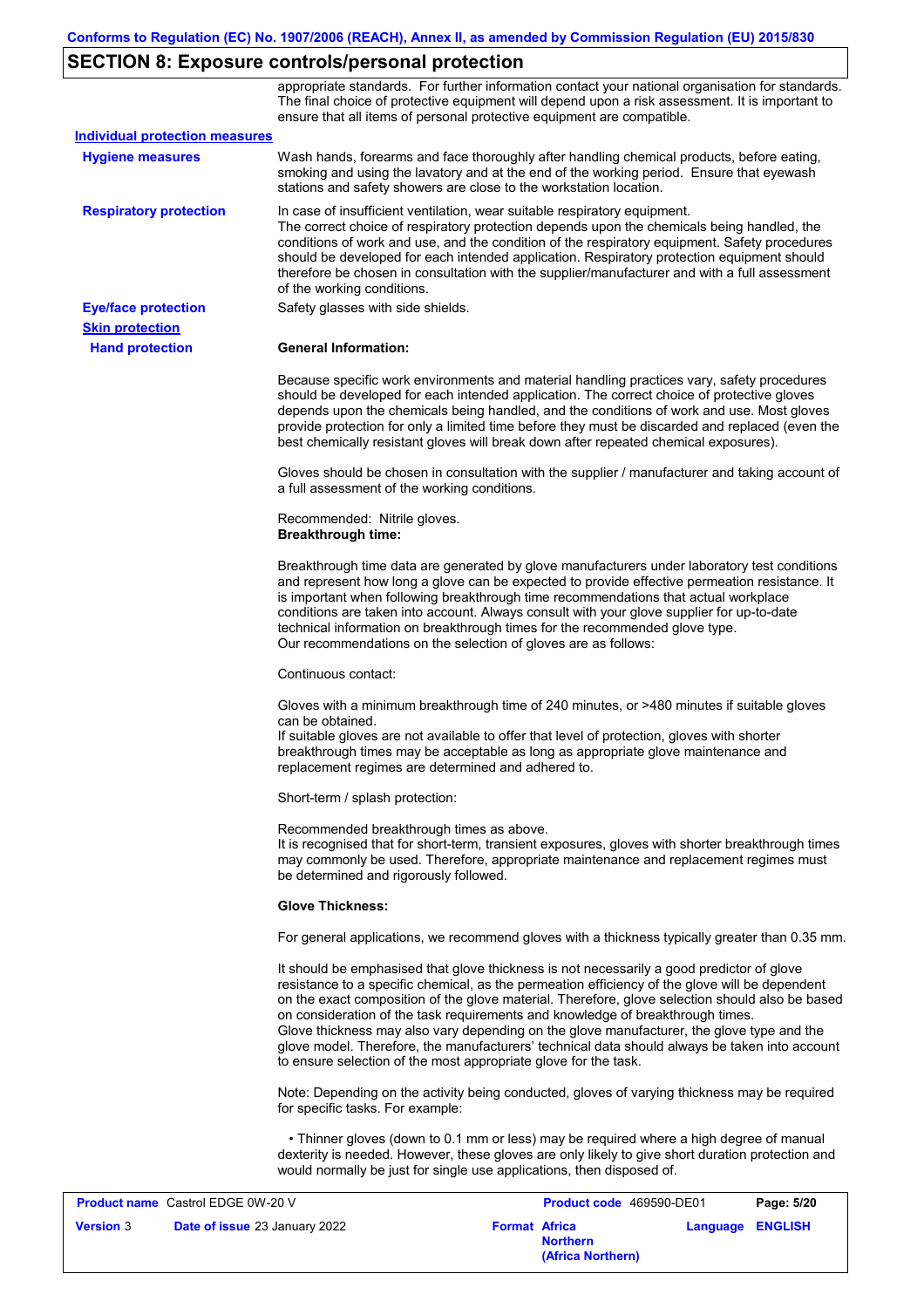# **SECTION 8: Exposure controls/personal protection**

|                                           | • Thicker gloves (up to 3 mm or more) may be required where there is a mechanical (as well<br>as a chemical) risk i.e. where there is abrasion or puncture potential.                                                                                                                                                                                                                                                                                                                                                                                                                                                                                                                 |
|-------------------------------------------|---------------------------------------------------------------------------------------------------------------------------------------------------------------------------------------------------------------------------------------------------------------------------------------------------------------------------------------------------------------------------------------------------------------------------------------------------------------------------------------------------------------------------------------------------------------------------------------------------------------------------------------------------------------------------------------|
| <b>Skin and body</b>                      | Use of protective clothing is good industrial practice.<br>Personal protective equipment for the body should be selected based on the task being<br>performed and the risks involved and should be approved by a specialist before handling this<br>product.<br>Cotton or polyester/cotton overalls will only provide protection against light superficial<br>contamination that will not soak through to the skin. Overalls should be laundered on a regular<br>basis. When the risk of skin exposure is high (e.g. when cleaning up spillages or if there is a<br>risk of splashing) then chemical resistant aprons and/or impervious chemical suits and boots<br>will be required. |
| <b>Refer to standards:</b>                | Respiratory protection: EN 529<br>Gloves: EN 420, EN 374<br>Eye protection: EN 166<br>Filtering half-mask: EN 149<br>Filtering half-mask with valve: EN 405<br>Half-mask: EN 140 plus filter<br>Full-face mask: EN 136 plus filter<br>Particulate filters: EN 143<br>Gas/combined filters: EN 14387                                                                                                                                                                                                                                                                                                                                                                                   |
| <b>Environmental exposure</b><br>controls | Emissions from ventilation or work process equipment should be checked to ensure they<br>comply with the requirements of environmental protection legislation. In some cases, fume<br>scrubbers, filters or engineering modifications to the process equipment will be necessary to<br>reduce emissions to acceptable levels.                                                                                                                                                                                                                                                                                                                                                         |

# **SECTION 9: Physical and chemical properties**

| 9.1 Information on basic physical and chemical properties |                                                                                                                             |
|-----------------------------------------------------------|-----------------------------------------------------------------------------------------------------------------------------|
| <b>Appearance</b>                                         |                                                                                                                             |
| <b>Physical state</b>                                     | Liquid.                                                                                                                     |
| <b>Colour</b>                                             | Amber.                                                                                                                      |
| <b>Odour</b>                                              | Not available.                                                                                                              |
| <b>Odour threshold</b>                                    | Not available.                                                                                                              |
| pH                                                        | Not applicable.                                                                                                             |
| <b>Melting point/freezing point</b>                       | Not available.                                                                                                              |
| Initial boiling point and boiling<br>range                | Not available.                                                                                                              |
| <b>Pour point</b>                                         | $-45 °C$                                                                                                                    |
| <b>Flash point</b>                                        | Closed cup: >185°C (>365°F) [Pensky-Martens]                                                                                |
| <b>Evaporation rate</b>                                   | Not available.                                                                                                              |
| <b>Flammability (solid, gas)</b>                          | Not available.                                                                                                              |
| <b>Upper/lower flammability or</b><br>explosive limits    | Not available.                                                                                                              |
| <b>Vapour pressure</b>                                    | Not available.                                                                                                              |
| <b>Vapour density</b>                                     | Not available.                                                                                                              |
| <b>Relative density</b>                                   | Not available.                                                                                                              |
| <b>Density</b>                                            | <1000 kg/m <sup>3</sup> (<1 g/cm <sup>3</sup> ) at 15 <sup>°</sup> C                                                        |
| Solubility(ies)                                           | insoluble in water.                                                                                                         |
| <b>Partition coefficient: n-octanol/</b><br>water         | Mot applicable.                                                                                                             |
| <b>Auto-ignition temperature</b>                          | Not available.                                                                                                              |
| <b>Decomposition temperature</b>                          | Not available.                                                                                                              |
| <b>Viscosity</b>                                          | Kinematic: 47.4 mm <sup>2</sup> /s (47.4 cSt) at 40°C<br>Kinematic: 8.9 to 9.3 mm <sup>2</sup> /s (8.9 to 9.3 cSt) at 100°C |
| <b>Explosive properties</b>                               | Not available.                                                                                                              |
| <b>Oxidising properties</b>                               | Not available.                                                                                                              |

#### **9.2 Other information**

No additional information.

| <b>Product name</b> Castrol EDGE 0W-20 V |                                      |                      | <b>Product code</b> 469590-DE01      |                         | Page: 6/20 |
|------------------------------------------|--------------------------------------|----------------------|--------------------------------------|-------------------------|------------|
| <b>Version 3</b>                         | <b>Date of issue 23 January 2022</b> | <b>Format Africa</b> | <b>Northern</b><br>(Africa Northern) | <b>Language ENGLISH</b> |            |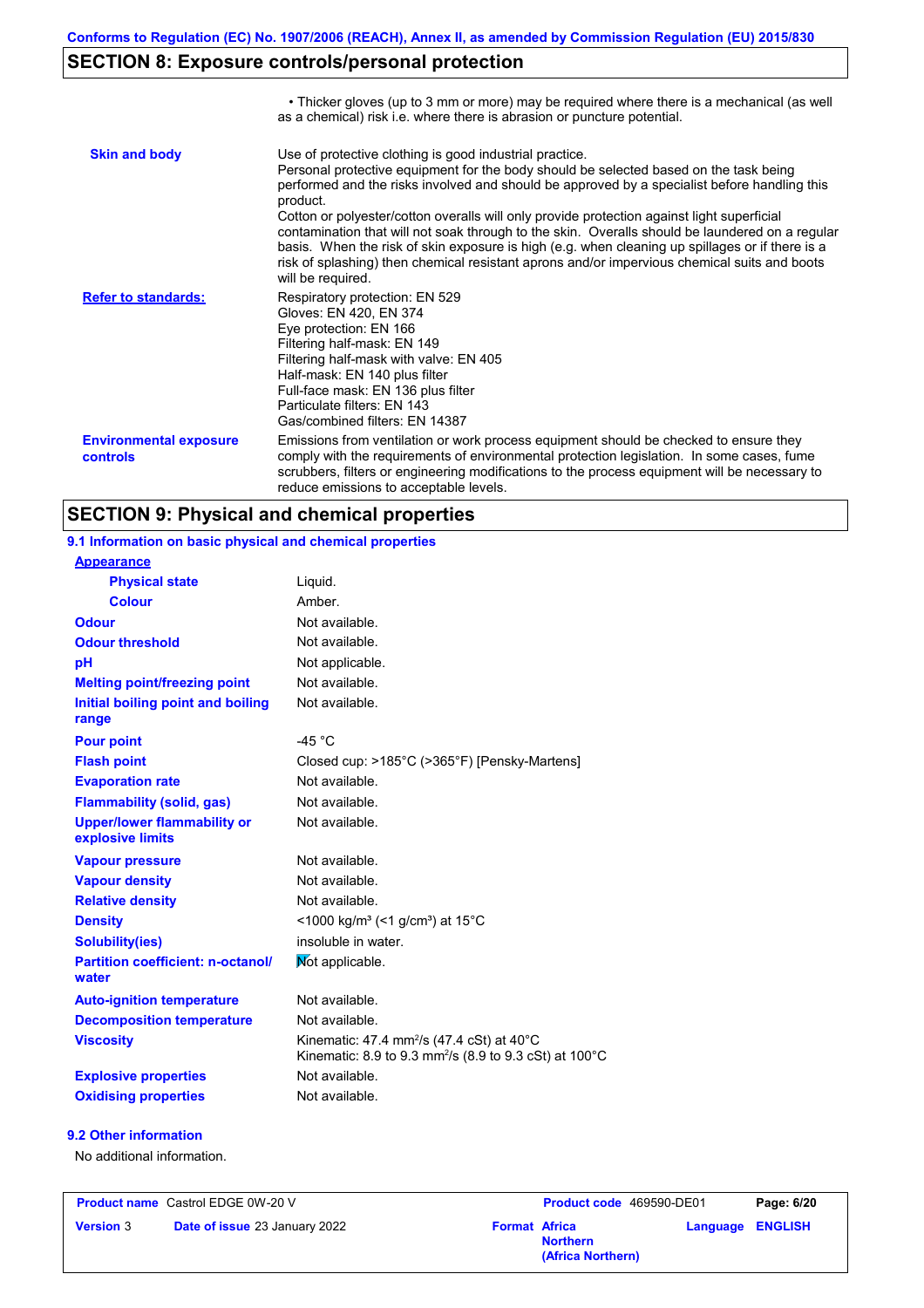| <b>SECTION 10: Stability and reactivity</b>     |                                                                                                                                                                         |  |  |
|-------------------------------------------------|-------------------------------------------------------------------------------------------------------------------------------------------------------------------------|--|--|
| <b>10.1 Reactivity</b>                          | No specific test data available for this product. Refer to Conditions to avoid and Incompatible<br>materials for additional information.                                |  |  |
| <b>10.2 Chemical stability</b>                  | The product is stable.                                                                                                                                                  |  |  |
| 10.3 Possibility of<br>hazardous reactions      | Under normal conditions of storage and use, hazardous reactions will not occur.<br>Under normal conditions of storage and use, hazardous polymerisation will not occur. |  |  |
| <b>10.4 Conditions to avoid</b>                 | Avoid all possible sources of ignition (spark or flame).                                                                                                                |  |  |
| 10.5 Incompatible materials                     | Reactive or incompatible with the following materials: oxidising materials.                                                                                             |  |  |
| <b>10.6 Hazardous</b><br>decomposition products | Under normal conditions of storage and use, hazardous decomposition products should not be<br>produced.                                                                 |  |  |

# **SECTION 11: Toxicological information**

 $\mathsf{r}$ 

| 11.1 Information on toxicological effects          |                                                                                                                                                                                                                                                                                                                                                                                                                 |
|----------------------------------------------------|-----------------------------------------------------------------------------------------------------------------------------------------------------------------------------------------------------------------------------------------------------------------------------------------------------------------------------------------------------------------------------------------------------------------|
| <b>Acute toxicity estimates</b>                    |                                                                                                                                                                                                                                                                                                                                                                                                                 |
| Not available.                                     |                                                                                                                                                                                                                                                                                                                                                                                                                 |
| <b>Information on likely</b><br>routes of exposure | Routes of entry anticipated: Dermal, Inhalation.                                                                                                                                                                                                                                                                                                                                                                |
| <b>Potential acute health effects</b>              |                                                                                                                                                                                                                                                                                                                                                                                                                 |
| <b>Inhalation</b>                                  | Exposure to decomposition products may cause a health hazard. Serious effects may be<br>delayed following exposure.                                                                                                                                                                                                                                                                                             |
| <b>Ingestion</b>                                   | No known significant effects or critical hazards.                                                                                                                                                                                                                                                                                                                                                               |
| <b>Skin contact</b>                                | Defatting to the skin. May cause skin dryness and irritation.                                                                                                                                                                                                                                                                                                                                                   |
| <b>Eye contact</b>                                 | No known significant effects or critical hazards.                                                                                                                                                                                                                                                                                                                                                               |
|                                                    | <b>Symptoms related to the physical, chemical and toxicological characteristics</b>                                                                                                                                                                                                                                                                                                                             |
| <b>Inhalation</b>                                  | No specific data.                                                                                                                                                                                                                                                                                                                                                                                               |
| <b>Ingestion</b>                                   | No specific data.                                                                                                                                                                                                                                                                                                                                                                                               |
| <b>Skin contact</b>                                | Adverse symptoms may include the following:<br>irritation<br>dryness<br>cracking                                                                                                                                                                                                                                                                                                                                |
| <b>Eye contact</b>                                 | No specific data.                                                                                                                                                                                                                                                                                                                                                                                               |
|                                                    | Delayed and immediate effects as well as chronic effects from short and long-term exposure                                                                                                                                                                                                                                                                                                                      |
| <b>Inhalation</b>                                  | Overexposure to the inhalation of airborne droplets or aerosols may cause irritation of the<br>respiratory tract.                                                                                                                                                                                                                                                                                               |
| <b>Ingestion</b>                                   | Ingestion of large quantities may cause nausea and diarrhoea.                                                                                                                                                                                                                                                                                                                                                   |
| <b>Skin contact</b>                                | Prolonged or repeated contact can defat the skin and lead to irritation and/or dermatitis.                                                                                                                                                                                                                                                                                                                      |
| <b>Eye contact</b>                                 | Potential risk of transient stinging or redness if accidental eye contact occurs.                                                                                                                                                                                                                                                                                                                               |
| <b>Potential chronic health effects</b>            |                                                                                                                                                                                                                                                                                                                                                                                                                 |
| <b>General</b>                                     | <b>USED ENGINE OILS</b><br>Combustion products resulting from the operation of internal combustion engines contaminate<br>engine oils during use. Used engine oil may contain hazardous components which have the<br>potential to cause skin cancer. Frequent or prolonged contact with all types and makes of used<br>engine oil must therefore be avoided and a high standard of personal hygiene maintained. |
| <b>Carcinogenicity</b>                             | No known significant effects or critical hazards.                                                                                                                                                                                                                                                                                                                                                               |
| <b>Mutagenicity</b>                                | No known significant effects or critical hazards.                                                                                                                                                                                                                                                                                                                                                               |
| <b>Developmental effects</b>                       | No known significant effects or critical hazards.                                                                                                                                                                                                                                                                                                                                                               |
| <b>Fertility effects</b>                           | No known significant effects or critical hazards.                                                                                                                                                                                                                                                                                                                                                               |

| <b>Product name</b> Castrol EDGE 0W-20 V |                               | <b>Product code</b> 469590-DE01 |                                      | Page: 7/20 |                |
|------------------------------------------|-------------------------------|---------------------------------|--------------------------------------|------------|----------------|
| <b>Version 3</b>                         | Date of issue 23 January 2022 | <b>Format Africa</b>            | <b>Northern</b><br>(Africa Northern) | Language   | <b>ENGLISH</b> |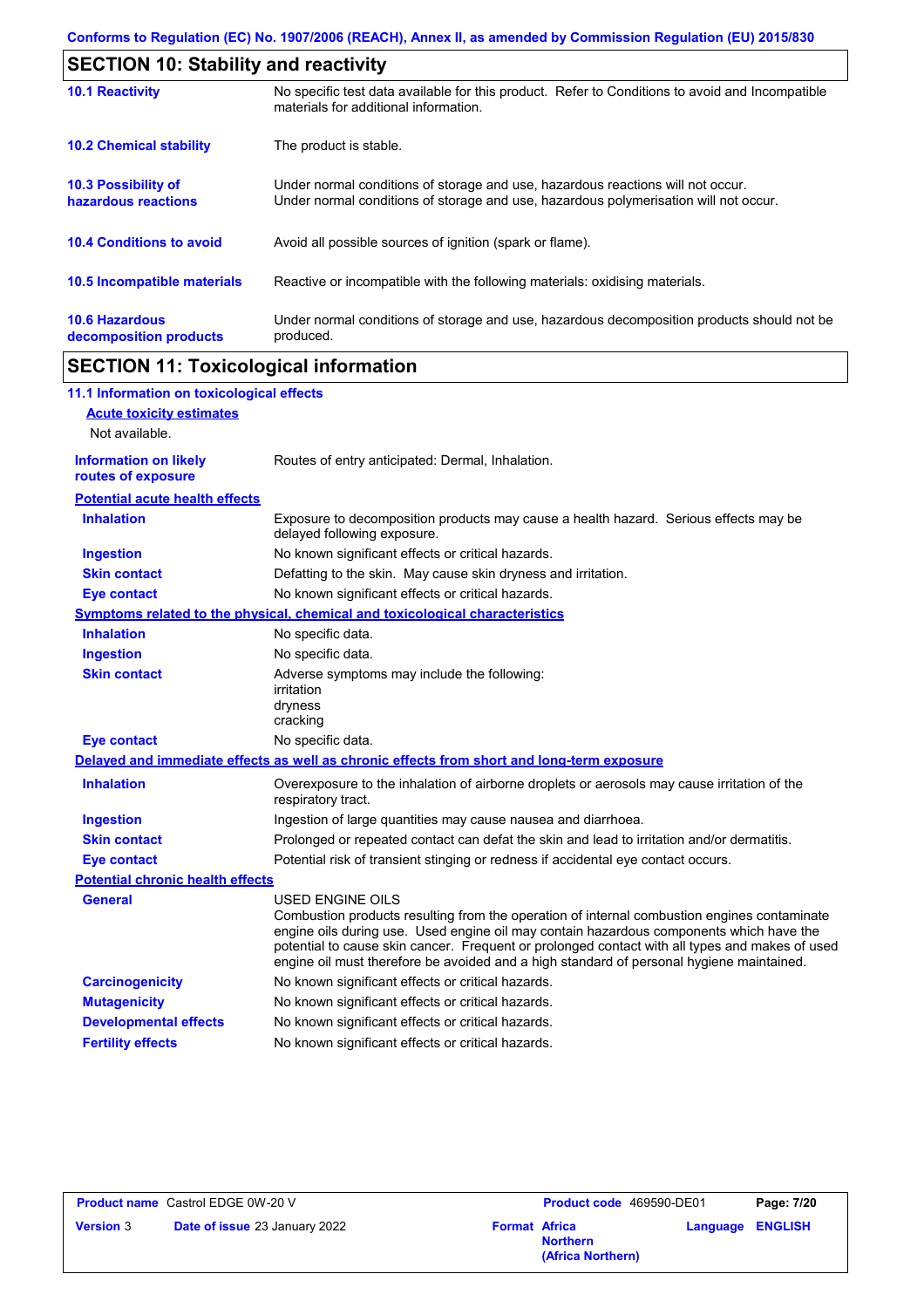#### **SECTION 12: Ecological information**

#### **12.1 Toxicity**

**Environmental hazards** Not classified as dangerous

#### **12.2 Persistence and degradability**

Expected to be biodegradable.

#### **12.3 Bioaccumulative potential**

This product is not expected to bioaccumulate through food chains in the environment.

| <b>12.4 Mobility in soil</b>                                  |                                                                      |
|---------------------------------------------------------------|----------------------------------------------------------------------|
| <b>Soil/water partition</b><br>coefficient (K <sub>oc</sub> ) | Not available.                                                       |
| <b>Mobility</b>                                               | Spillages may penetrate the soil causing ground water contamination. |

#### **12.5 Results of PBT and vPvB assessment**

Product does not meet the criteria for PBT or vPvB according to Regulation (EC) No. 1907/2006, Annex XIII.

#### **12.6 Other adverse effects**

| <b>Other ecological information</b> | Spills may form a film on water surfaces causing physical damage to organisms. Oxygen |
|-------------------------------------|---------------------------------------------------------------------------------------|
|                                     | transfer could also be impaired.                                                      |

#### **SECTION 13: Disposal considerations**

#### **13.1 Waste treatment methods**

#### **Product**

**Methods of disposal**

Where possible, arrange for product to be recycled. Dispose of via an authorised person/ licensed waste disposal contractor in accordance with local regulations.

#### **Hazardous waste** Yes.

#### **European waste catalogue (EWC)**

| Waste code | <b>Waste designation</b>                                        |
|------------|-----------------------------------------------------------------|
| 13 02 05*  | mineral-based non-chlorinated engine, gear and lubricating oils |

However, deviation from the intended use and/or the presence of any potential contaminants may require an alternative waste disposal code to be assigned by the end user.

#### **Packaging**

| <b>Methods of disposal</b> | Where possible, arrange for product to be recycled. Dispose of via an authorised person/<br>licensed waste disposal contractor in accordance with local regulations.                                                                    |
|----------------------------|-----------------------------------------------------------------------------------------------------------------------------------------------------------------------------------------------------------------------------------------|
| <b>Special precautions</b> | This material and its container must be disposed of in a safe way. Empty containers or liners<br>may retain some product residues. Avoid dispersal of spilt material and runoff and contact with<br>soil, waterways, drains and sewers. |
| <b>References</b>          | Commission 2014/955/EU<br>Directive 2008/98/EC                                                                                                                                                                                          |

# **SECTION 14: Transport information**

|                                           | <b>ADR/RID</b>                           | <b>ADN</b>           | <b>IMDG</b>                          | <b>IATA</b>                       |
|-------------------------------------------|------------------------------------------|----------------------|--------------------------------------|-----------------------------------|
| 14.1 UN number                            | Not regulated.                           | Not regulated.       | Not regulated.                       | Not regulated.                    |
| 14.2 UN proper<br>shipping name           |                                          |                      |                                      |                                   |
| <b>14.3 Transport</b><br>hazard class(es) |                                          |                      |                                      |                                   |
| 14.4 Packing<br>group                     |                                          |                      |                                      |                                   |
| 14.5<br><b>Environmental</b><br>hazards   | No.                                      | No.                  | No.                                  | No.                               |
|                                           | <b>Product name</b> Castrol EDGE 0W-20 V |                      | Product code 469590-DE01             | Page: 8/20                        |
| <b>Version 3</b>                          | Date of issue 23 January 2022            | <b>Format Africa</b> | <b>Northern</b><br>(Africa Northern) | <b>ENGLISH</b><br><b>Language</b> |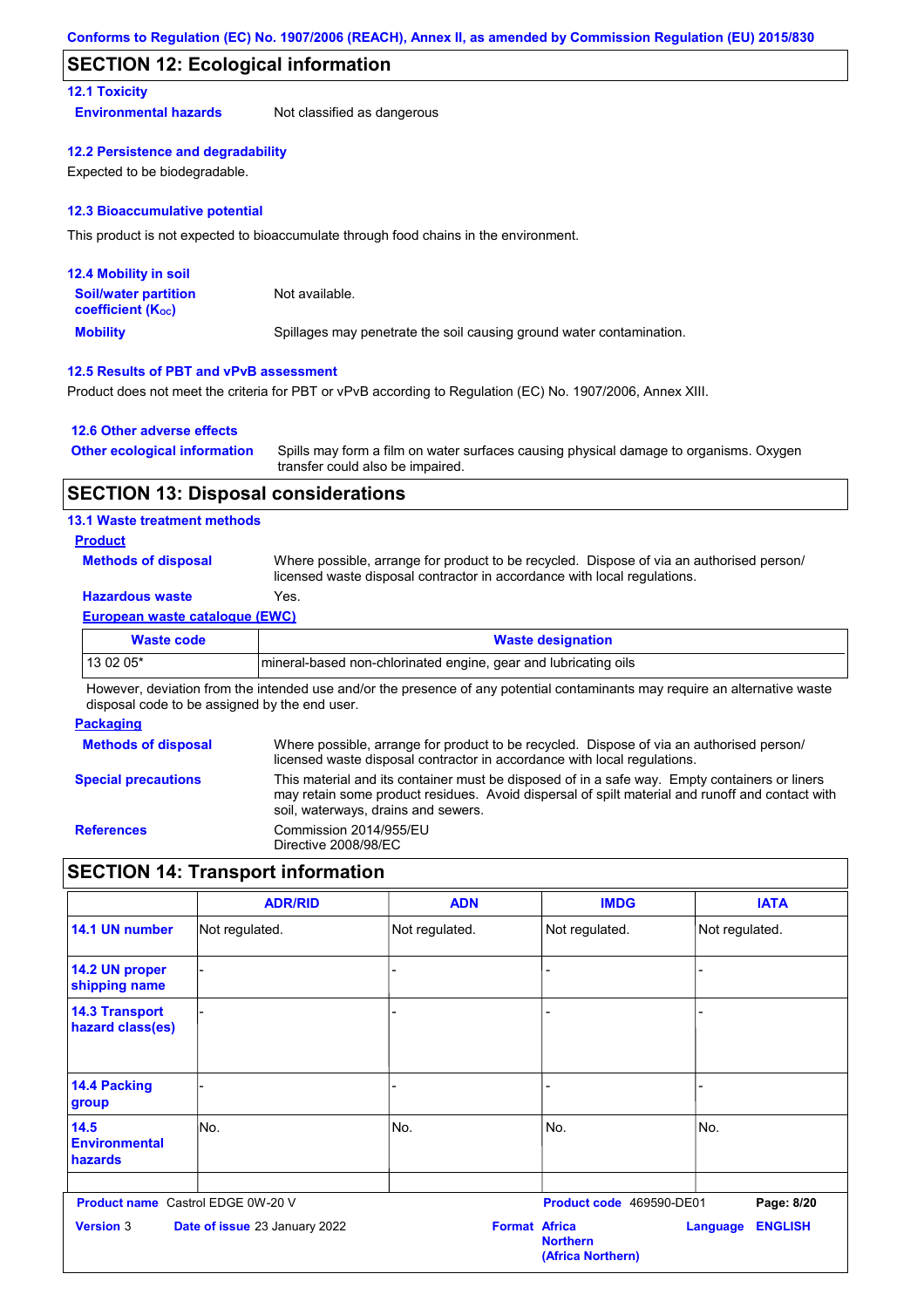| Conforms to Regulation (EC) No. 1907/2006 (REACH), Annex II, as amended by Commission Regulation (EU) 2015/830                                  |                                                                                                                                                                                                                                                                                                                           |                                               |                                                                                                                                                                                                                                                                                                                                                         |                            |
|-------------------------------------------------------------------------------------------------------------------------------------------------|---------------------------------------------------------------------------------------------------------------------------------------------------------------------------------------------------------------------------------------------------------------------------------------------------------------------------|-----------------------------------------------|---------------------------------------------------------------------------------------------------------------------------------------------------------------------------------------------------------------------------------------------------------------------------------------------------------------------------------------------------------|----------------------------|
| <b>SECTION 14: Transport information</b>                                                                                                        |                                                                                                                                                                                                                                                                                                                           |                                               |                                                                                                                                                                                                                                                                                                                                                         |                            |
| <b>Additional</b>                                                                                                                               |                                                                                                                                                                                                                                                                                                                           |                                               |                                                                                                                                                                                                                                                                                                                                                         |                            |
| information                                                                                                                                     |                                                                                                                                                                                                                                                                                                                           |                                               |                                                                                                                                                                                                                                                                                                                                                         |                            |
| <b>14.6 Special precautions for</b><br>user                                                                                                     | Not available.                                                                                                                                                                                                                                                                                                            |                                               |                                                                                                                                                                                                                                                                                                                                                         |                            |
| <b>14.7 Transport in bulk</b><br>according to IMO<br><b>instruments</b>                                                                         | Not available.                                                                                                                                                                                                                                                                                                            |                                               |                                                                                                                                                                                                                                                                                                                                                         |                            |
| <b>SECTION 15: Regulatory information</b>                                                                                                       |                                                                                                                                                                                                                                                                                                                           |                                               |                                                                                                                                                                                                                                                                                                                                                         |                            |
| 15.1 Safety, health and environmental regulations/legislation specific for the substance or mixture<br>EU Regulation (EC) No. 1907/2006 (REACH) |                                                                                                                                                                                                                                                                                                                           |                                               |                                                                                                                                                                                                                                                                                                                                                         |                            |
| <b>Annex XIV - List of substances subject to authorisation</b>                                                                                  |                                                                                                                                                                                                                                                                                                                           |                                               |                                                                                                                                                                                                                                                                                                                                                         |                            |
| <b>Annex XIV</b>                                                                                                                                |                                                                                                                                                                                                                                                                                                                           |                                               |                                                                                                                                                                                                                                                                                                                                                         |                            |
| None of the components are listed.                                                                                                              |                                                                                                                                                                                                                                                                                                                           |                                               |                                                                                                                                                                                                                                                                                                                                                         |                            |
| <b>Substances of very high concern</b>                                                                                                          |                                                                                                                                                                                                                                                                                                                           |                                               |                                                                                                                                                                                                                                                                                                                                                         |                            |
| None of the components are listed.                                                                                                              |                                                                                                                                                                                                                                                                                                                           |                                               |                                                                                                                                                                                                                                                                                                                                                         |                            |
| <b>Other regulations</b><br><b>REACH Status</b>                                                                                                 |                                                                                                                                                                                                                                                                                                                           |                                               |                                                                                                                                                                                                                                                                                                                                                         |                            |
|                                                                                                                                                 | current requirements of REACH.                                                                                                                                                                                                                                                                                            |                                               | The company, as identified in Section 1, sells this product in the EU in compliance with the                                                                                                                                                                                                                                                            |                            |
| <b>United States inventory</b><br>(TSCA 8b)                                                                                                     |                                                                                                                                                                                                                                                                                                                           | All components are active or exempted.        |                                                                                                                                                                                                                                                                                                                                                         |                            |
| <b>Australia inventory (AIIC)</b>                                                                                                               | At least one component is not listed.                                                                                                                                                                                                                                                                                     |                                               |                                                                                                                                                                                                                                                                                                                                                         |                            |
| <b>Canada inventory</b>                                                                                                                         |                                                                                                                                                                                                                                                                                                                           | All components are listed or exempted.        |                                                                                                                                                                                                                                                                                                                                                         |                            |
| <b>China inventory (IECSC)</b>                                                                                                                  | At least one component is not listed.                                                                                                                                                                                                                                                                                     |                                               |                                                                                                                                                                                                                                                                                                                                                         |                            |
| <b>Japan inventory (CSCL)</b>                                                                                                                   | At least one component is not listed.                                                                                                                                                                                                                                                                                     |                                               |                                                                                                                                                                                                                                                                                                                                                         |                            |
| <b>Korea inventory (KECI)</b>                                                                                                                   |                                                                                                                                                                                                                                                                                                                           | All components are listed or exempted.        |                                                                                                                                                                                                                                                                                                                                                         |                            |
| <b>Philippines inventory</b><br>(PICCS)                                                                                                         | At least one component is not listed.                                                                                                                                                                                                                                                                                     |                                               |                                                                                                                                                                                                                                                                                                                                                         |                            |
| <b>Taiwan Chemical</b><br><b>Substances Inventory</b><br>(TCSI)                                                                                 |                                                                                                                                                                                                                                                                                                                           | All components are listed or exempted.        |                                                                                                                                                                                                                                                                                                                                                         |                            |
| Ozone depleting substances (1005/2009/EU)                                                                                                       |                                                                                                                                                                                                                                                                                                                           |                                               |                                                                                                                                                                                                                                                                                                                                                         |                            |
| Not listed.                                                                                                                                     |                                                                                                                                                                                                                                                                                                                           |                                               |                                                                                                                                                                                                                                                                                                                                                         |                            |
| Prior Informed Consent (PIC) (649/2012/EU)<br>Not listed.                                                                                       |                                                                                                                                                                                                                                                                                                                           |                                               |                                                                                                                                                                                                                                                                                                                                                         |                            |
| <b>Seveso Directive</b>                                                                                                                         |                                                                                                                                                                                                                                                                                                                           |                                               |                                                                                                                                                                                                                                                                                                                                                         |                            |
| This product is not controlled under the Seveso Directive.                                                                                      |                                                                                                                                                                                                                                                                                                                           |                                               |                                                                                                                                                                                                                                                                                                                                                         |                            |
| <b>National regulations</b>                                                                                                                     |                                                                                                                                                                                                                                                                                                                           |                                               |                                                                                                                                                                                                                                                                                                                                                         |                            |
| <b>15.2 Chemical safety</b><br>assessment                                                                                                       |                                                                                                                                                                                                                                                                                                                           |                                               | A Chemical Safety Assessment has been carried out for one or more of the substances within<br>this mixture. A Chemical Safety Assessment has not been carried out for the mixture itself.                                                                                                                                                               |                            |
| <b>SECTION 16: Other information</b>                                                                                                            |                                                                                                                                                                                                                                                                                                                           |                                               |                                                                                                                                                                                                                                                                                                                                                         |                            |
| <b>Abbreviations and acronyms</b>                                                                                                               | Inland Waterway<br>Road<br>ATE = Acute Toxicity Estimate<br>BCF = Bioconcentration Factor<br><b>CAS = Chemical Abstracts Service</b><br>CSA = Chemical Safety Assessment<br><b>CSR = Chemical Safety Report</b><br><b>DMEL = Derived Minimal Effect Level</b><br>DNEL = Derived No Effect Level<br>ES = Exposure Scenario | EUH statement = CLP-specific Hazard statement | ADN = European Provisions concerning the International Carriage of Dangerous Goods by<br>ADR = The European Agreement concerning the International Carriage of Dangerous Goods by<br>CLP = Classification, Labelling and Packaging Regulation [Regulation (EC) No. 1272/2008]<br>EINECS = European Inventory of Existing Commercial chemical Substances |                            |
| <b>Product name</b> Castrol EDGE 0W-20 V                                                                                                        |                                                                                                                                                                                                                                                                                                                           |                                               | Product code 469590-DE01                                                                                                                                                                                                                                                                                                                                | Page: 9/20                 |
| <b>Version 3</b><br>Date of issue 23 January 2022                                                                                               |                                                                                                                                                                                                                                                                                                                           | <b>Format Africa</b>                          | <b>Northern</b><br>(Africa Northern)                                                                                                                                                                                                                                                                                                                    | <b>ENGLISH</b><br>Language |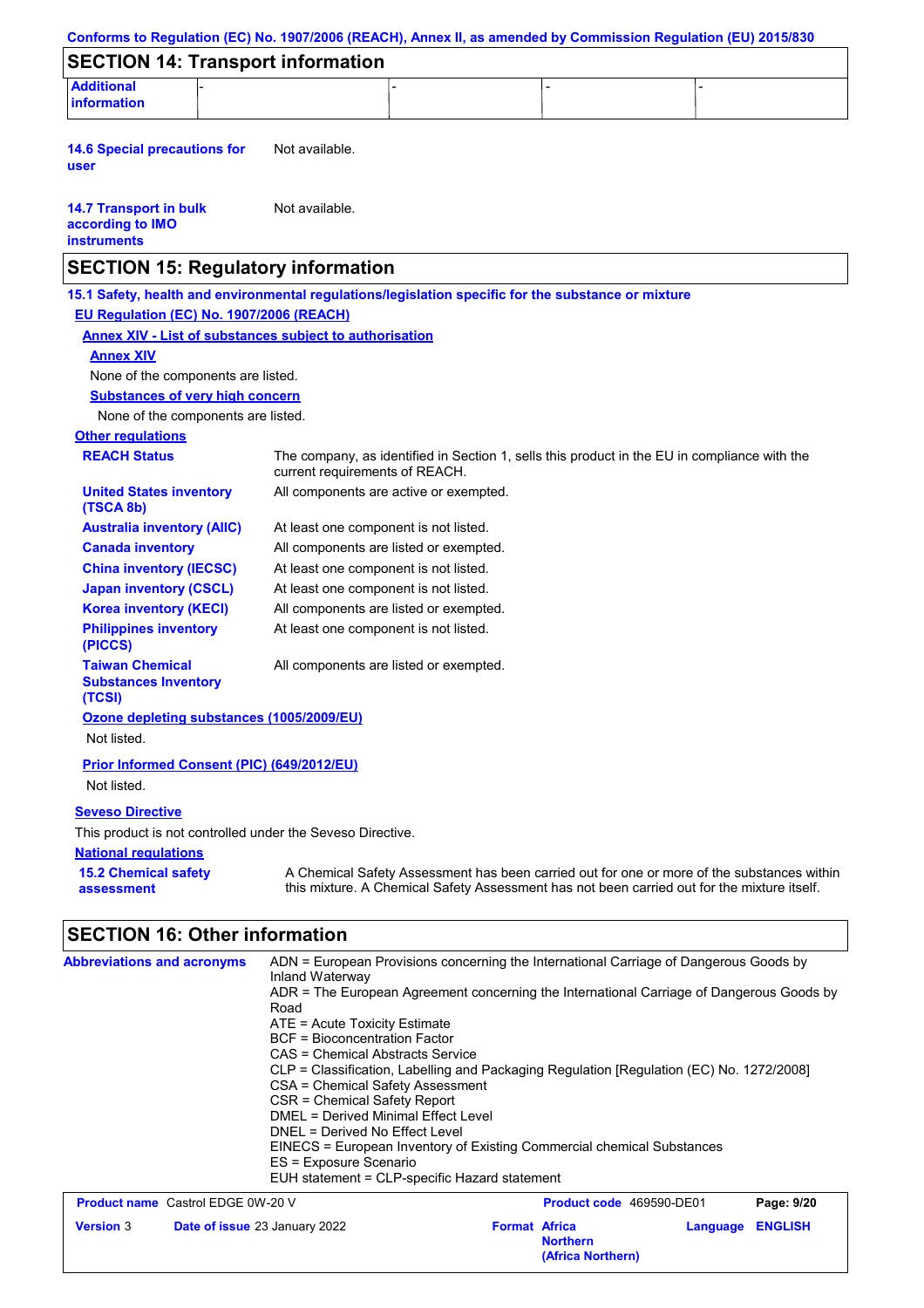## **SECTION 16: Other information**

| EWC = European Waste Catalogue                                                          |
|-----------------------------------------------------------------------------------------|
| GHS = Globally Harmonized System of Classification and Labelling of Chemicals           |
| IATA = International Air Transport Association                                          |
| IBC = Intermediate Bulk Container                                                       |
| IMDG = International Maritime Dangerous Goods                                           |
| LogPow = logarithm of the octanol/water partition coefficient                           |
| MARPOL = International Convention for the Prevention of Pollution From Ships, 1973 as   |
| modified by the Protocol of 1978. ("Marpol" = marine pollution)                         |
| OECD = Organisation for Economic Co-operation and Development                           |
| PBT = Persistent, Bioaccumulative and Toxic                                             |
| <b>PNEC = Predicted No Effect Concentration</b>                                         |
| REACH = Registration, Evaluation, Authorisation and Restriction of Chemicals Regulation |
| [Regulation (EC) No. 1907/2006]                                                         |
| RID = The Regulations concerning the International Carriage of Dangerous Goods by Rail  |
| <b>RRN = REACH Registration Number</b>                                                  |
| SADT = Self-Accelerating Decomposition Temperature                                      |
| SVHC = Substances of Very High Concern                                                  |
| STOT-RE = Specific Target Organ Toxicity - Repeated Exposure                            |
| STOT-SE = Specific Target Organ Toxicity - Single Exposure                              |
| TWA = Time weighted average                                                             |
| $UN = United Nations$                                                                   |
| $UVCB = Complex\;hydrocarbon\; substance$                                               |
| VOC = Volatile Organic Compound                                                         |
| vPvB = Very Persistent and Very Bioaccumulative                                         |
| Varies = may contain one or more of the following 64741-88-4 / RRN 01-2119488706-23,    |
| 64741-89-5 / RRN 01-2119487067-30, 64741-95-3 / RRN 01-2119487081-40, 64741-96-4/ RRN   |
| 01-2119483621-38, 64742-01-4 / RRN 01-2119488707-21, 64742-44-5 / RRN                   |
| 01-2119985177-24, 64742-45-6, 64742-52-5 / RRN 01-2119467170-45, 64742-53-6 / RRN       |
| 01-2119480375-34, 64742-54-7 / RRN 01-2119484627-25, 64742-55-8 / RRN                   |
| 01-2119487077-29, 64742-56-9 / RRN 01-2119480132-48, 64742-57-0 / RRN                   |
| 01-2119489287-22, 64742-58-1, 64742-62-7 / RRN 01-2119480472-38, 64742-63-8,            |
| 64742-65-0 / RRN 01-2119471299-27, 64742-70-7 / RRN 01-2119487080-42, 72623-85-9 /      |
| RRN 01-2119555262-43, 72623-86-0 / RRN 01-2119474878-16, 72623-87-1 / RRN               |
| 01-2119474889-13                                                                        |
|                                                                                         |

#### **Procedure used to derive the classification according to Regulation (EC) No. 1272/2008 [CLP/GHS]**

| <b>Classification</b>                     |                            | <b>Justification</b> |
|-------------------------------------------|----------------------------|----------------------|
| Not classified.                           |                            |                      |
| <b>History</b>                            |                            |                      |
| Date of issue/ Date of<br><b>revision</b> | 23/01/2022.                |                      |
| Date of previous issue                    | 06/05/2021.                |                      |
| <b>Prepared by</b>                        | <b>Product Stewardship</b> |                      |

#### **Indicates information that has changed from previously issued version.**

#### **Notice to reader**

All reasonably practicable steps have been taken to ensure this data sheet and the health, safety and environmental information contained in it is accurate as of the date specified below. No warranty or representation, express or implied is made as to the accuracy or completeness of the data and information in this data sheet.

The data and advice given apply when the product is sold for the stated application or applications. You should not use the product other than for the stated application or applications without seeking advice from BP Group.

It is the user's obligation to evaluate and use this product safely and to comply with all applicable laws and regulations. The BP Group shall not be responsible for any damage or injury resulting from use, other than the stated product use of the material, from any failure to adhere to recommendations, or from any hazards inherent in the nature of the material. Purchasers of the product for supply to a third party for use at work, have a duty to take all necessary steps to ensure that any person handling or using the product is provided with the information in this sheet. Employers have a duty to tell employees and others who may be affected of any hazards described in this sheet and of any precautions that should be taken. You can contact the BP Group to ensure that this document is the most current available. Alteration of this document is strictly prohibited.







**Product name** Castrol EDGE 0W-20 V **Version** 3 **Date of issue** 23 January 2022 **Format Africa** 

**Product code** 469590-DE01 **Page: 10/20 Northern**

**(Africa Northern)**

**Language ENGLISH**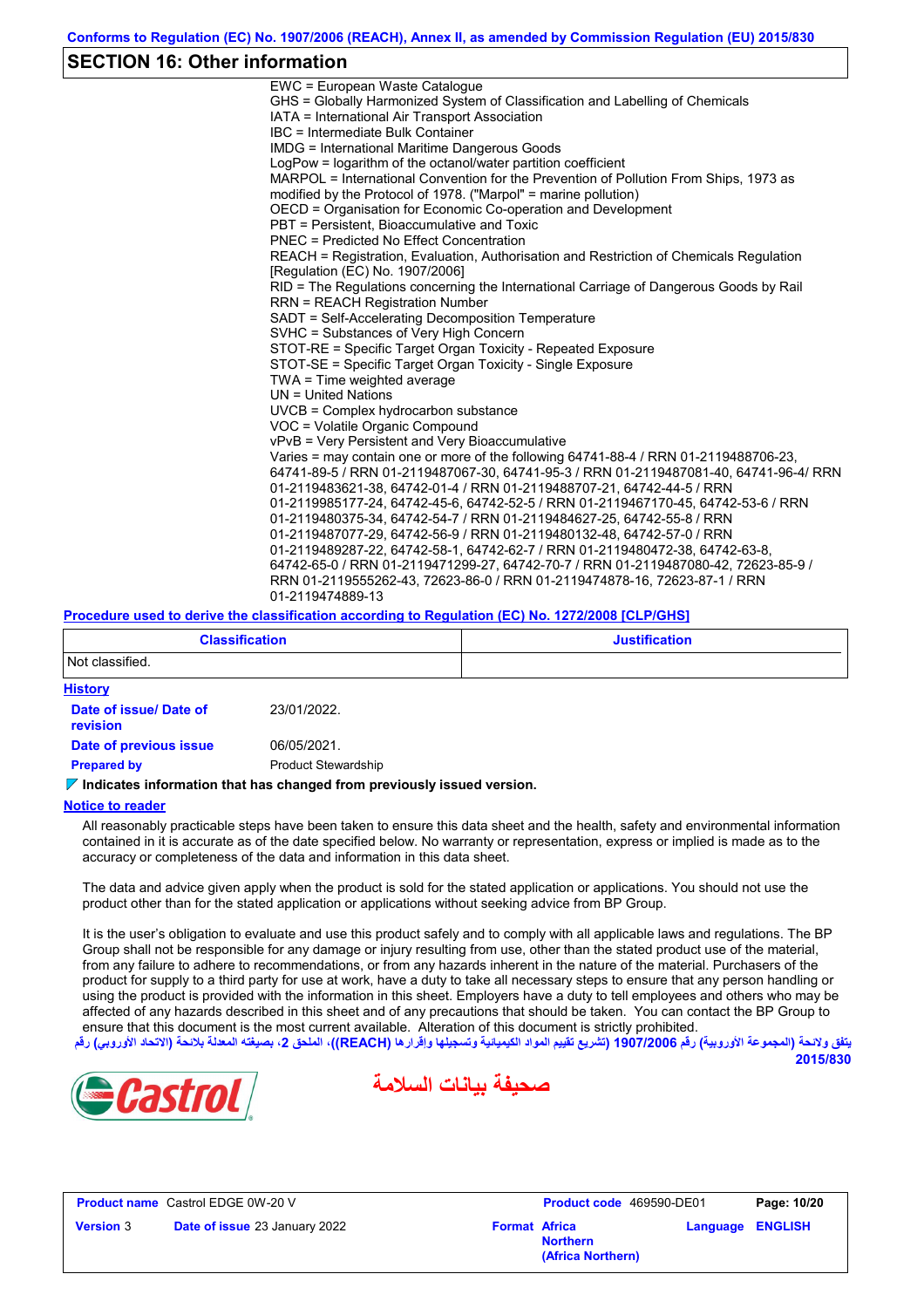| القسم 1: تعريف المادة/المستحضر و الشركة/المشروع |                                                                                                                                         |
|-------------------------------------------------|-----------------------------------------------------------------------------------------------------------------------------------------|
| 1.1 مُعرَّف المُنتَج                            |                                                                                                                                         |
| اسم المنتج                                      | <b>Castrol EDGE 0W-20 V</b>                                                                                                             |
| كود المنتج                                      | 469590-DE01                                                                                                                             |
| صحيفة بيانات سلامة المادة رفَم #                | 469590                                                                                                                                  |
| نوع المنتَج                                     | Liquid.                                                                                                                                 |
| 1.3 بيانات مورّد صحيفة بيانات السلامة           |                                                                                                                                         |
| المورّد                                         | <b>BP France</b>                                                                                                                        |
|                                                 | Campus Saint Christophe<br>Bâtiment Galilée 3                                                                                           |
|                                                 | 10 avenue de l'Entreprise                                                                                                               |
|                                                 | Cergy Saint Christophe                                                                                                                  |
|                                                 | 95863 CERGY PONTOISE<br>France                                                                                                          |
|                                                 |                                                                                                                                         |
|                                                 | Tel<br>$0(1)$ 34 22 40 00                                                                                                               |
| عنوان البريد الإلكترون <i>ى</i>                 | MSDSadvice@bp.com                                                                                                                       |
| 1.4 رقم هاتف الطوارئ                            |                                                                                                                                         |
| رقم هاتف الطوارئ                                | Tél 01 45 42 59 59 : ORFILA                                                                                                             |
|                                                 | Tél 01 40 05 48 48 - Centre Anti-Poisons de Paris, Hôpital Fernand Widal - 200, Rue de                                                  |
|                                                 | Faubourg Saint-Denis - 75475 Paris Cedex 10<br>Tél 04 72 11 69 11 - Centre Antipoison et de Toxicovigilance de LYON, Bâtiment A, 4ème   |
|                                                 | étage, 162, avenue Lacassagne, 69424 Lyon Cedex 03                                                                                      |
|                                                 | Tél 04 91 75 25 25 - Centre Anti-Poisons de Marseille, Hôpital Salvator, 249, Boulevard Sainte-<br>Marquerite - 13274 Marseille Cedex 9 |
|                                                 | Tél: 01 30 30 49 99 - Permanence BP France 24/24                                                                                        |
|                                                 |                                                                                                                                         |

Carechem: +44 (0) 1235 239 670 (24/7)

# **القسم :2 بیان الأخطار**

**التصنیف وفقاً للتنظیم (الاتحاد الأوروبي) رقم 1272/2008 [GHS/CLP[ 2.1 تصنیف المادة أو الخلیط** خلیط غیر مُصنَّفة. **تعریف المنتج**

مراجعة الأقسام 11 و12 للوقوف على مزید من المعلومات المفصلة بشأن الآثار الصحیة والأعراض والمخاطر البیئیة.

|                                                                                                                      | 2.2 عناصر الوسم         |
|----------------------------------------------------------------------------------------------------------------------|-------------------------|
| بدون كلمة تنبيه                                                                                                      | كلمة التنبيه            |
| لا توجد تأثيرات شديدة أو مخاطر حرجة معروفة.                                                                          | عبارات المخاطر          |
|                                                                                                                      | عبارات التحذير          |
| غير قابل للتطبيق.                                                                                                    | الوقاية                 |
| غير قابل للتطبيق.                                                                                                    | الاستجابة               |
| غير قابل للتطبيق.                                                                                                    | التخزين                 |
| غير قابل للتطبيق.                                                                                                    | التخلص من النفاية       |
| تحتوي ثنائي هيدرو-3-(2-ثماني دينسيل) فوران-2،5-ديوني.  قد يُحدِث تفاعل تحسسي.  صحيفة بيانات السلامة متاحة عند الطلب. | عناصر التوسيم التكميلية |

**تنظیم (المجلس الأوروبي) رقم 1907/2006 (تسجیل الكیماویات وتقییمھا وترخیصھا REACH(**

**(Africa Northern)**

| <b>Version 3</b> | Date of issue 23 January 2022            | <b>Format Africa</b> | <b>Northern</b>          | Language | <b>ENGLISH</b>                                                             |
|------------------|------------------------------------------|----------------------|--------------------------|----------|----------------------------------------------------------------------------|
|                  | <b>Product name</b> Castrol EDGE 0W-20 V |                      | Product code 469590-DE01 |          | Page: 11/20                                                                |
|                  |                                          |                      | غبر قابل للتطبيق.        |          | تحذير لمسي من الخطر                                                        |
|                  |                                          |                      | غير  قابل للتطبيق.       |          | يُراعى أن تُزوَّد العبوات بأنظمة إغلاق<br>منبعة للأطفال                    |
|                  |                                          |                      |                          |          | وطرح واستخدام مواد وخلائط<br>وحاجبات مُعبنة خطرة<br>متطلبات التغليف الخاصة |
|                  |                                          |                      | غير  قابل للتطبيق.       |          | المُلحق السابع عشر؛ فيود على تصنيع                                         |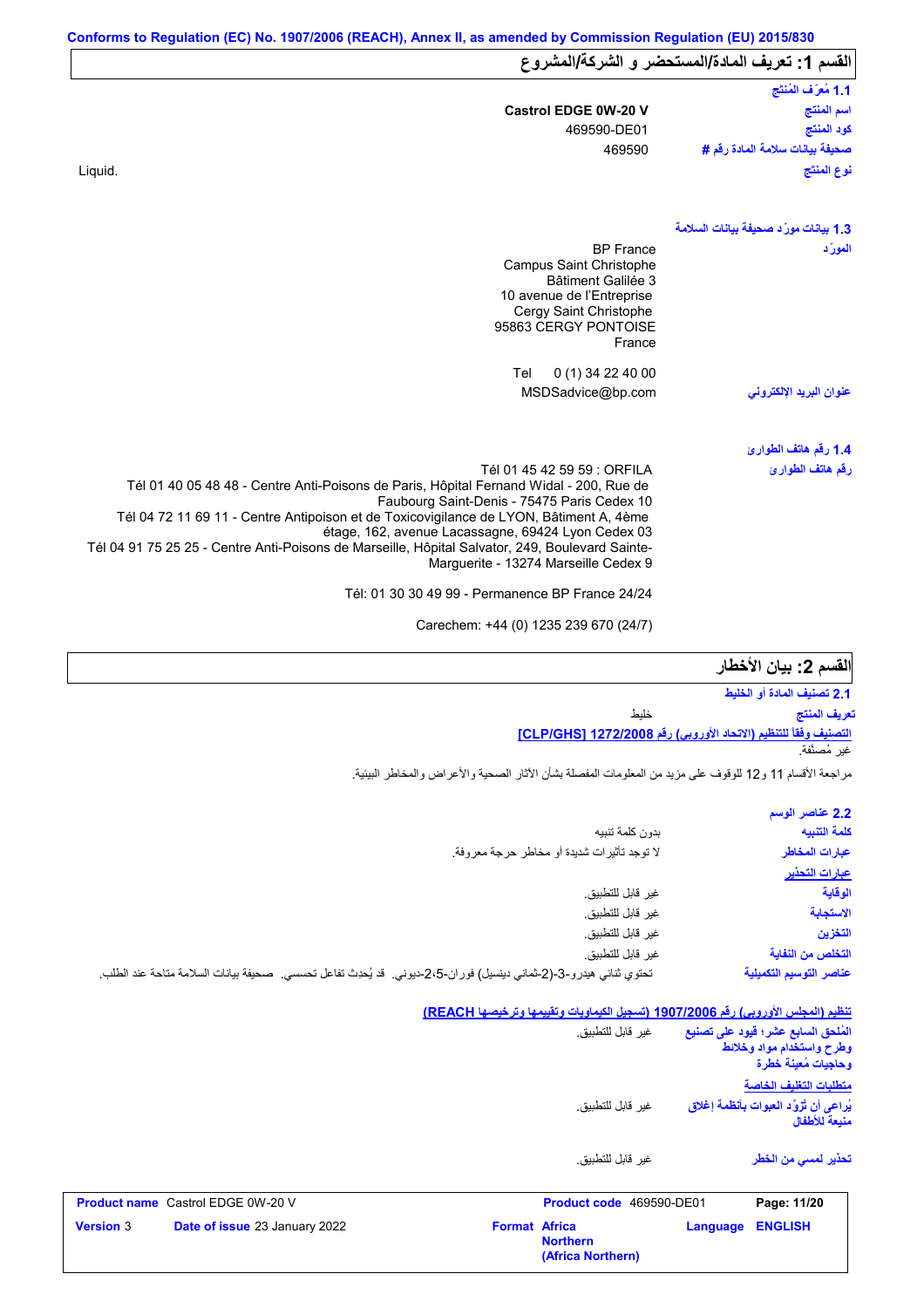|                                                                                                                                  | Conforms to Regulation (EC) No. 1907/2006 (REACH), Annex II, as amended by Commission Regulation (EU) 2015/830                                                             |
|----------------------------------------------------------------------------------------------------------------------------------|----------------------------------------------------------------------------------------------------------------------------------------------------------------------------|
| القسم 2: بيان الأخطار                                                                                                            |                                                                                                                                                                            |
| 2.3 الأخطار الأخرى                                                                                                               |                                                                                                                                                                            |
| نتائج مأخوذة من تقييم الـ PBT (البقاء<br>والسمية والتراكم البيولوجي) والـ<br>vPvB (البقاء الشديد والتراكم )<br>البيولوجي الشديد) | المنتج لا يُلبي معايير ثبات المواد والتراكمية الأحيائية والسمية PBT أو معايير شدة الثبات وشدة التراكمية الأحيائية وفق لائحة المجلس<br>الأوروبي رقم 1907/2006، الملحق XIII. |
| <b>Product meets the criteria</b><br>for PBT or vPvB according<br>to Regulation (EC) No.<br><b>1907/2006, Annex XIII</b>         | This mixture does not contain any substances that are assessed to be a PBT or a vPvB.                                                                                      |
| الأخطار الأخرى التي لا تؤدي إلى<br>تصنيف                                                                                         | يز بل دهو ن الجلد ِ<br>ز بوت المحر كات المستعملة<br>قد يحتوي زيت المحرك المستعمل على مكونات خطيرة من الممكن ان تتسبب في سرطان الجلد.                                       |

انظر معلومات التسمم، القسم 11 من نشرة البیانات ھذه.

# **القسم :3 التركیب/معلومات عن المكونات**

|       |                                                                                  |               |                                                                                                                                   | السنم د. اسری <i>پ است</i> وتات <i>حن</i> استوتات                      |
|-------|----------------------------------------------------------------------------------|---------------|-----------------------------------------------------------------------------------------------------------------------------------|------------------------------------------------------------------------|
|       |                                                                                  |               |                                                                                                                                   | 3.2 خلائط                                                              |
|       |                                                                                  |               |                                                                                                                                   | تعريف المنتج<br>خليط                                                   |
|       |                                                                                  |               |                                                                                                                                   | زيت أساسي عالى النقاوة   (خلاصة DMSO 346 IP < 3%). إضافات خاصة للأداء. |
| النوع | تنظيم (المفوضية الأوروبية) رقم<br>1272/2008 [التصنيف<br>والتوسيم والتعبئة (CLP)] | $\frac{9}{6}$ | المُع َفَات                                                                                                                       | اسم المُكوّن/المنتَج                                                   |
| $[1]$ | Asp. Tox. 1, H304                                                                | ≥50 - ≤75     | 01-2119484627-25:# REACH<br>المفوضية الأوروبية: 1-157-265<br>خدمة الملخصات الكيميائية (CAS):<br>64742-54-7<br>فهرست: 8-00-649-649 | مواد مقطرة (بترول)، معالجة بالهيدروجين بار افينيية بدرجة كثيفة         |
| $[1]$ | Aquatic Chronic 4, H413                                                          | $\leq$ 3      | 01-2119488911-28:# REACH<br>المفوضية الأور وبية: 249-253-253<br>خدمة الملخصات الكيميائية (CAS):<br>36878-20-3                     | ثنائي(نوني فينول)أمين                                                  |
| $[1]$ | <b>Skin Irrit. 2, H315</b><br>Skin Sens. 1B, H317                                | ≤ $0.3$       | 01-2120120387-61:# REACH<br>المفوضية الأور وبية: 1-561-266<br>خدمة الملخصات الكيميائية (CAS):<br>67066-88-0                       | ثنائی هیدرو-3-(2-ثمانی دینسیل) فور ان-5،2-دیونی                        |

#### **انظر القسم 16 لمطالعة نص بیانات الأخطار آنف الذكر كاملاً .**

النوع

[1] المادة مُصنَّفة على أنھا ذات خطر صحي أو بیئي

[2] مادة ذات حد للتعرض في مكان العمل

[3] المادة تفي بالمعاییر الخاصة بالمواد الباقیة، السامة والمتراكمة حیویاً (PBT (بحسب تنظیم (المفوضیة الأوروبیة) رقم ،1907/2006 المُلحق الثالث عشر

[4] المادة تفي بالمعاییر الخاصة بالمواد شدیدة البقاء وشدیدة التراكم البیولوجي (vPvB (بحسب تنظیم (المفوضیة الأوروبیة) رقم ،1907/2006 المُلحق الثالث عشر

[5] مادة مقلقة قلقاً مكافِئا [6] إفصاح إضافي وفقًأ لسیاسة الشركة

# القسم **4**: تدبير الإسعاف الأول*ي*

| القسم الثامن يعرض حدود التعرض المهني، في حال توفر ها.<br>القسم 4: تدبير الإسعاف الأولي |                                                                                                                                                                                                                                                                      |
|----------------------------------------------------------------------------------------|----------------------------------------------------------------------------------------------------------------------------------------------------------------------------------------------------------------------------------------------------------------------|
| 4.1 وصف إجراءات الإسعاف الأوَّلي                                                       |                                                                                                                                                                                                                                                                      |
| ملامسة العين                                                                           | في حالة الملامسة، يُراعي دفق الماء فوراً على الأعين لمدة لا تقل عن 15 دقيقة.  يجب إبعاد الجفون عن مقلات الأعين لضمان الشطف<br>الكامل.  براعي التحقق من عدم وجود عدسات لاصقة أو إزالتها إن وُجدت.  بُراعي الحصول على الرعاية الطبية.                                  |
| ملامسة الجلد                                                                           | يراعي غسل البشرة غسلا جيدًا بالماء و الصابون أو بأحد منظفات الجلد المعترف بها. أزل الثياب و الأحذية الملوثة. يُراعى غسل<br>الثياب قبل إعادة استخدامها.  يراعى تنظيف الحذاء تنظيفا جيدا قبل ارتدائه ثانية.  يُراعى الحصول على الرعاية الطبية إذا حدث تهيَّج.          |
| استنشاق                                                                                | في حالة الإستنشاق، يُراعى نقل المصاب إلى الهواء الطلق ِ في حالة استنشاق مُخلفات التحلل عند نشوب حريق، قد تظهر الأعراض<br>ظهوراً أجلاً . قد يكون من الضروري أن يظل الشخص المعرَّض تحت الملاحظة الطبية لـ 48 ساعة . يُراعى الحصول على الرعاية<br>الطبية لو ظهرت أعراض. |
| الابتلاع                                                                               | لا تحرض على القيء إلا إن طلب أحد أعضاء الطاقم الطبي منك أن تقوم بهذا   يُراعى الحصول على الرعاية الطبية لو ظهرت<br>اعر اض.                                                                                                                                           |
| حماية فريق الإسعافات الأولية                                                           | يُحظر القيام بأية إجراء ينطوي على مخاطرة أو بدون تدريب مناسب.                                                                                                                                                                                                        |

#### **4.2 أھم الأعراض والتأثیرات، الحاد منھا والمؤجل**

انظر القسم 11 لمزید من المعلومات عن التأثیرات الصحیة والأعراض.

|                  | <b>Product name</b> Castrol EDGE 0W-20 V |                      | <b>Product code</b> 469590-DE01      |                         | Page: 12/20 |
|------------------|------------------------------------------|----------------------|--------------------------------------|-------------------------|-------------|
| <b>Version 3</b> | <b>Date of issue 23 January 2022</b>     | <b>Format Africa</b> | <b>Northern</b><br>(Africa Northern) | <b>Language ENGLISH</b> |             |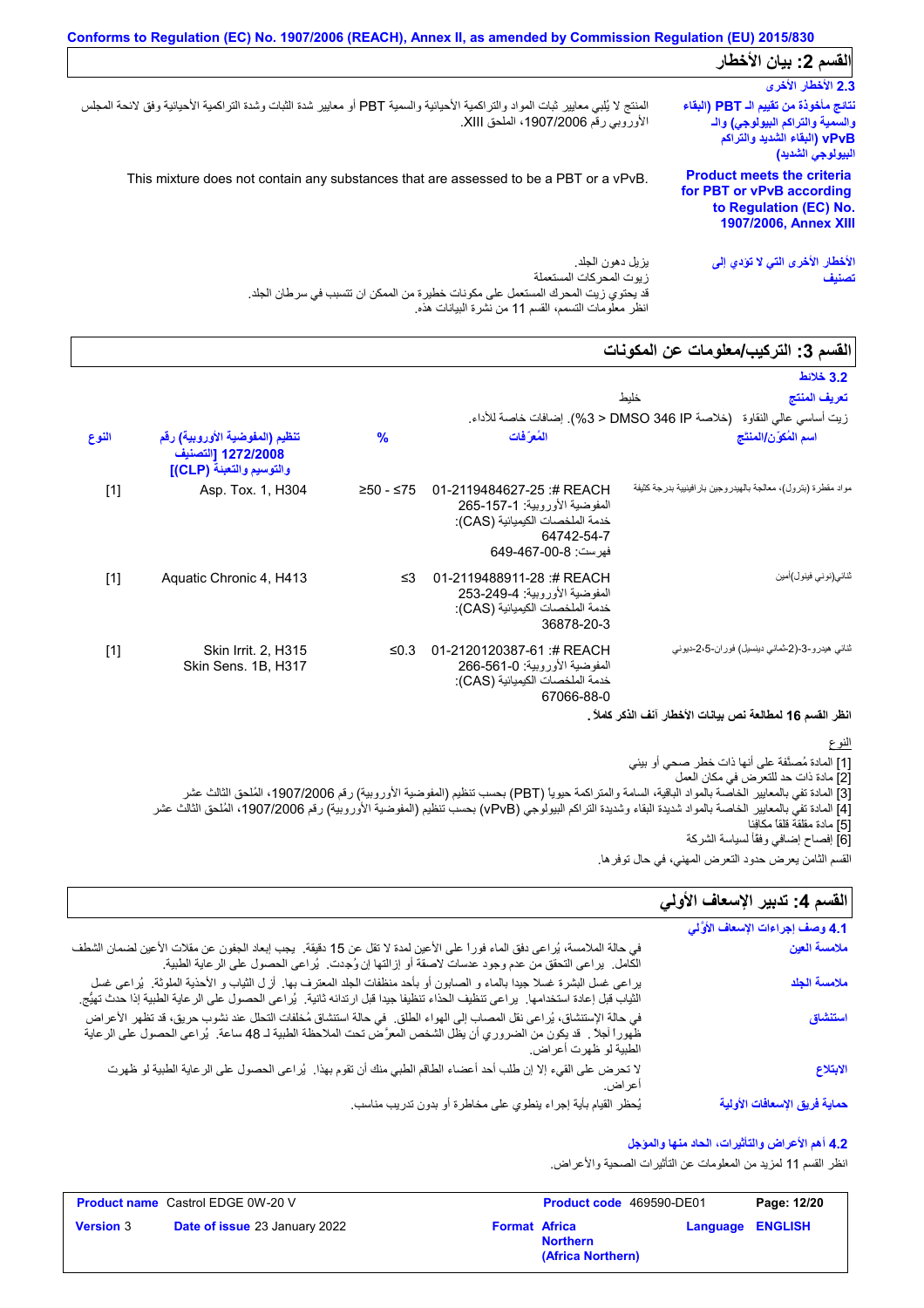| القسم 4: تدبير الإسعاف الأولي |                                                                                                                                      |
|-------------------------------|--------------------------------------------------------------------------------------------------------------------------------------|
| <u>آثار صحية حادة كامنة</u>   |                                                                                                                                      |
| استنشاق                       | التعرض لمنتوجات التحلل قد يشكل خطورة صحية. ۖ قد تتأجل بعض التأثيرات الخطيرة عقب التعرض.                                              |
| الابتلاع                      | لا توجد تأثيرات شديدة أو مخاطر حرجة معروفة                                                                                           |
| ملامسة الجلد                  | يزيل دهون الجلد. قد تسبب جفاف الجلد وتهيُّجه.                                                                                        |
| ملامسة العين                  | لا توجد تأثيرات شديدة أو مخاطر حرجة معروفة.                                                                                          |
|                               | التأثيرات المتأخرة والفورية وكذلك التأثيرات المزمنة نتيجة للتعرض القصير والطويل الأمد                                                |
| استنشاق                       | النعر ض الزائد لاستنشاق الجزيئات المتطايرة في الهواء أو الإيروسولات قد يتسبب في تهيج الجهاز التنفسي.                                 |
| الابتلاع                      | ابتلاع كميات كبيرة يمكن أن يؤدي إلى الغثيان والإسهال.                                                                                |
| ملامسة الجلد                  | الملامسة بشكل متكرر أو لفترات طويلة يمكن أن تتسبب في إزالة الدهون من الجلد وتتسبب في تهيجات وتشققات و/أو التهابات جلدية <sub>.</sub> |
| ملامسة العين                  | هناك خطورة محتملة من حدوث لسعة عابرة أو احمرار عابر في حالة حدوث ملامسة العين بشكل عرضي.                                             |

#### **4.3 دواعي أیة رعایة طبیة فوریة ومُعالجة خاصة مطلوبة**

| يجب أن نتم المعالجة حسب الأعر اض بشكل عام ويتم إجر اؤها لتخفيف حدة التأثير ات.   | ملاحظات للطبيب |
|----------------------------------------------------------------------------------|----------------|
| في حالة استنشاق مُخلَّفات التحلُّل عند نشوب حريق، قد تظهر الأعراض ظهوراً أجلاً . |                |
| قد يكون من الضروري أن يظل الشخص المعرَّض تحت الملاحظة الطبية لـ 48 ساعة.         |                |

| القسم 5: تدابير مكافحة النار                               |                                                                                                                                                                                                                                                                                          |
|------------------------------------------------------------|------------------------------------------------------------------------------------------------------------------------------------------------------------------------------------------------------------------------------------------------------------------------------------------|
| 5.1 وسائل الإطفاء                                          |                                                                                                                                                                                                                                                                                          |
| وسائل الإطفاء المناسبة                                     | في حالة نشوب حريق، استخدم الرغوة والمواد الكيميائية الجافة أو مطفأة حريق أو بخاخة بها ثاني أكسيد الكربون.                                                                                                                                                                                |
| وسائل الإطفاء غير المناسبة                                 | لا تستخدم المياه النفاثة.  قد يُسبب استخدام القواطع المائية النفاثة انتشار  الحريق نتيجة تطاير  المنتج المحترق وتناثره.                                                                                                                                                                  |
| 5.2 الأخطار الخاصة الناجمة عن المادة أو الخليط             |                                                                                                                                                                                                                                                                                          |
| الأخطار الناجمة عن المادة أو الخليط                        | سوف يحدث تزايد في الضغط وقد تتفجر الحاوية في حالة حدوث حريق أو تسخين.                                                                                                                                                                                                                    |
| منتجات احتراق خطِرة                                        | نوانج الاحتراق قد تشمل ما يلي:<br>أكاسيد الكربون (CO2 ,CO)<br>أكاسيد النيتروجين (NO, NO <sub>2</sub> إلخ)                                                                                                                                                                                |
| 5.3 نصائح لمكافحي الحريق                                   |                                                                                                                                                                                                                                                                                          |
| إحتياطات خاصة لمكافحي الحريق                               | يُحظر القيام بأية إجراء ينطوي على مخاطرة أو بدون تدريب مناسب.  يراعي عزل المكان على الفور و ذلك بإخلاء الأفراد المتواجدين<br>على مقربة من الحادث في حالة نشوب حريق.                                                                                                                      |
| معدات الحماية الشخصية والاحتياطات<br>اللازمة لعمال الإطفاء | ينبغي أن يرتدي مكافحو الحرائق التجهيزات الواقية المناسبة و جهاز تنفس مكتفي ذاتيًا (SCBA) ذا وحدة كاملة للوجه يعمل في نمط<br>الضغط الموجب.  ثياب مكافحي الحريق (بما فيها الخوذات والأحذية والقفازات الواقية) التي تتفق والمعيار ا<br>تكفل مُستوى أساسياً من الحماية من الحوادث الكيماوية. |

# **القسم :6 تدابیر مواجھة التسرب العارض**

| 6.1 لاحتياطات الشخصية ومعدات الحماية وإجراءات الطوارئ |                                                                                                                                                                                                                                                                                                                                                                                                                                   |
|-------------------------------------------------------|-----------------------------------------------------------------------------------------------------------------------------------------------------------------------------------------------------------------------------------------------------------------------------------------------------------------------------------------------------------------------------------------------------------------------------------|
| للأفراد من خارج فريق الطوارئ                          | يُحظر القيام بأية إجراء ينطوي على مخاطرة أو بدون تدريب مناسب. يراعي إخلاء المناطق المجاورة. يراعى عدم السماح بالدخول<br>لكل من لا يرتدي الثياب الواقية أو من لا حاجة لك بهم من الأفراد.  يراعي تجنب ملامسة المادة المنسكبة أو السير عليها.  قد تكون<br>الأرضيات زلقة؛ يجب توخي العناية لتجنب السقوط.   ارتدي التجهيز ات الواقية الشخصية المُلائمة.                                                                                |
| لمسعفي الطوارئ                                        | إذا لزم الأمر ارتداء ثياباً خاصة للتعامل مع الانسكاب، يُرجى أخذ ما ورد في القسم 8 من معلومات حول المواد المناسبة وغير المناسبة<br>في الحسبان.   راجع كذلك المعلومات الواردة في قسم "للأفراد من خار ج فريق الطوارئ".                                                                                                                                                                                                               |
| 6.2 الاحتياطات البيئية                                | تجنب تناثر المادة المنسكبة وجريانها السطحي ووصولها إلى التربة و المجاري المائية والبالوعات ومجاري الصرف.  يُراعى إبلاغ<br>السلطات المعنية لو تسبب المنتج في تلوث البيئة (مجاري الصرف، المجاري المائية، التربة أو الهواء).                                                                                                                                                                                                         |
| 6.3 طرائق ومواد الاحتواء والتنظيف                     |                                                                                                                                                                                                                                                                                                                                                                                                                                   |
| انسكاب صغير                                           | يُراعى وقف التسرب إن لم ينطو ذلك على مخاطرة.  يراعى نقل الأوعية من منطقة الانسكاب.  يُراعى امتصاصها بمادة خاملة، ثم<br>إيداعها إحدى الحاويات المُلائمة للتخلص من النفاية.  تخلص منها عن طريق أحد مقاولي التخلص من النفايات المر خصين.                                                                                                                                                                                             |
| ا <mark>نسكاب كبي</mark> ر                            | يُراعى وقف التسرب إن لم ينطو ذلك على مخاطرة.  يراعى نقل الأوعية من منطقة الانسكاب.  امنع دخولها في بالوعات الصرف، و<br>المجاري المانية، أو البدرومات، أو المذاطق المحصورة ¸ يُراعى احتواء الانسكاب وجمعه بمادة ماصةٍ غير قابلة للاحتراق مثل الرمل،<br>أو التراب، أو الفرميكيوليت، أو تراب دياتومي، ثم وضعها في إحدى الحاويات للتخلص منها بما يتفق واللوائح المحلية.  تخلص منها عن<br>طريق أحد مقاولي التخلص من النفايات المرخصين. |

 $\lfloor$ 

|                  | <b>Product name</b> Castrol EDGE 0W-20 V |                      | <b>Product code</b> 469590-DE01      |                         | Page: 13/20 |
|------------------|------------------------------------------|----------------------|--------------------------------------|-------------------------|-------------|
| <b>Version 3</b> | <b>Date of issue 23 January 2022</b>     | <b>Format Africa</b> | <b>Northern</b><br>(Africa Northern) | <b>Language ENGLISH</b> |             |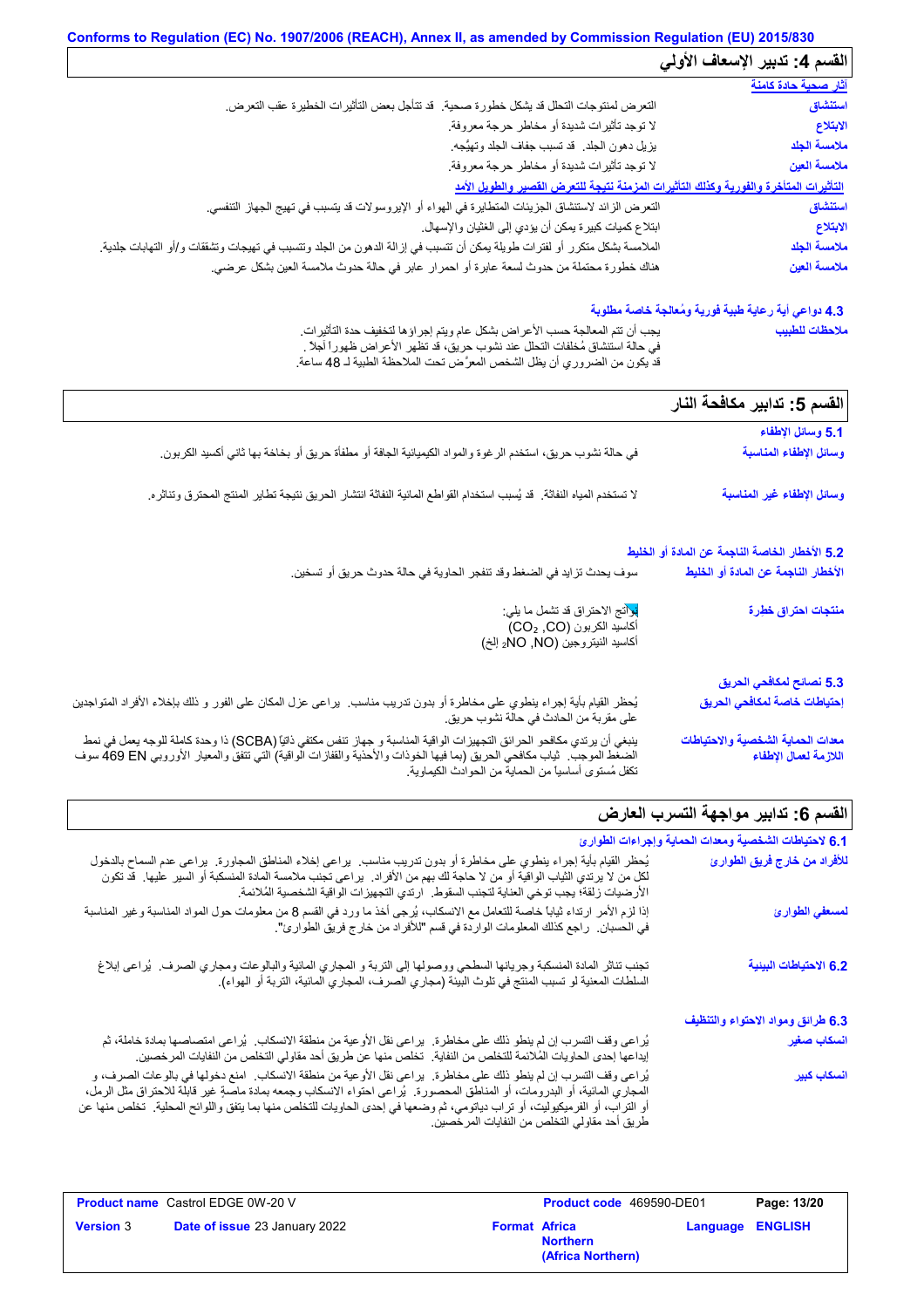| $10 - 20 - 30 - 10 - 10$                                                    | $\overline{\mathbf{v}}$ , $\overline{\mathbf{v}}$ , $\overline{\mathbf{v}}$ , $\overline{\mathbf{v}}$ , $\overline{\mathbf{v}}$ , $\overline{\mathbf{v}}$ , $\overline{\mathbf{v}}$ , $\overline{\mathbf{v}}$ , $\overline{\mathbf{v}}$ , $\overline{\mathbf{v}}$ , $\overline{\mathbf{v}}$ , $\overline{\mathbf{v}}$ , $\overline{\mathbf{v}}$ , $\overline{\mathbf{v}}$ , $\overline{\mathbf{v}}$ , $\overline{\mathbf{v}}$ |  |  |
|-----------------------------------------------------------------------------|-------------------------------------------------------------------------------------------------------------------------------------------------------------------------------------------------------------------------------------------------------------------------------------------------------------------------------------------------------------------------------------------------------------------------------|--|--|
| 6.4 مرجع للأقسام الأخرى                                                     | انظر القسم 1 لمعرفة بيانات الاتصال في أحوال الطوارئ.<br>انظر القسم 5 الخاص بإجر اءات مكافحة الحريق.<br>انظر القسم 8 للحصول على معلومات عن التجهيزات الوقائية الشخصية المُلائمة.<br>انظر القسم 12 للاطلاع على الاحتياطات البيئية.<br>انظر القسم 13 لمزيد من المعلومات حول مُعالجة النفايات                                                                                                                                     |  |  |
| القسم 7: المناولة والتخزين                                                  |                                                                                                                                                                                                                                                                                                                                                                                                                               |  |  |
| 7.1 احتياطات للمناولة المأمونة                                              |                                                                                                                                                                                                                                                                                                                                                                                                                               |  |  |
| إجراءات للحماية                                                             | ارتدي التجهيزات الواقية الشخصية المُلائمة.                                                                                                                                                                                                                                                                                                                                                                                    |  |  |
| إرشادات حول الصحة المهنية العامة                                            | يحظر تناول الطعام، والشراب، والتدخين في الأماكن التي يجري التعامل فيها مع هذه المادة سواء بالمناولة، التخزين أو المعالجة <sub>.</sub><br>يُراعى الإغتسال جيداً بعد مناولتها ِ اخلع الثياب المُلوَّثة والتجهيزات الوقائية قبل دخول الأماكن المخصصة للطعام ِ انظر القسم<br>8 لمزيد من المعلومات حول إجراءات الحفاظ على الصحة.                                                                                                   |  |  |
| 7.2 متطلبات التخزين المأمون، بما في<br>ذلك ما يتعلق بحالات عدم توافق المواد | خزن المادة وفقاً لتعليمات السلطات المحلية.  يُغزَّن في مكان جاف، وبارد وجيد التهوية، بعيداً عن المواد غير المنوافقة (انظر القسم<br>10). يُراعى الحفظ بعيدا عن الحرارة وضوء الشمس المباشر . يراعى غلق الوعاء غلقا تاما محكما إلى أن يُعدّ للاستخدام. لابد من                                                                                                                                                                   |  |  |

التعرض لدرجات الحرارة العالیة لفترات طویلة

إحكام غلق الأوعیة التي قد فُتِحت و تركھا في وضع قائم و ذلك لتلافي حدوث تسریب. یجب أن یتم التخزین والاستعمال فقط في

معدات/حاویات مصممة للاستخدام مع ھذا المنتج. یُحظر التخزین في حاویات لا تحمل كتابة توضیحیة.

|  | القسم 8: ضوابط النعرض/الحماية الشخصية |  |  |  |  |  |
|--|---------------------------------------|--|--|--|--|--|
|--|---------------------------------------|--|--|--|--|--|

**غیر ملائمة**

| 8.1 بارامترات التحكم                                       |                                                                                                                                                                                                                                                                                                                                                                                                                                                                                                                                                                                                                                                                                                                                                                                                                                                                                                       |
|------------------------------------------------------------|-------------------------------------------------------------------------------------------------------------------------------------------------------------------------------------------------------------------------------------------------------------------------------------------------------------------------------------------------------------------------------------------------------------------------------------------------------------------------------------------------------------------------------------------------------------------------------------------------------------------------------------------------------------------------------------------------------------------------------------------------------------------------------------------------------------------------------------------------------------------------------------------------------|
| <u>حدود التعرض المهنى</u>                                  | قيمة حد النعرض غير معروفة.                                                                                                                                                                                                                                                                                                                                                                                                                                                                                                                                                                                                                                                                                                                                                                                                                                                                            |
| قد لا ينطبق على المنتج ككل وإنما يدرج للإرشاد والتوجيه فقط | في الوقت الذي قد يُظهر حد التعرض المهني (OEL) مكونات معينة في هذا القسم، فإن مكونات أخرى قد توجد في الغبار أو الرذار الذاذ الناجم. لذا، فإن حد تعرض مهني معين                                                                                                                                                                                                                                                                                                                                                                                                                                                                                                                                                                                                                                                                                                                                         |
| إجراءات المتابعة الموصى بها                                | إن كان هذا المنتَج يحتوي على مُكرِّنات لها حدود تعرُّض، قد يكون من المطلوب إجراء متابعة حيوية أو متابعة الأشخاص أو مكان<br>العمل كي يتسنى تحديد مدى فاعلية التهوية، أو إجراءات التحكم الأخرى و/أو مدى ضرورة استخدام الأجهزة التنفسية الواقية.  تنبغي<br>الإشارة إلى معايير المُراقبة، من مثل ما يلي:  المعيار الأوروبي 689 EN (أجواء موقع العمل - إرشادات نقييم النعرض لعوامل<br>كيماوية بالاستنشاق لمقارنتها بالقيم الحدية واستراتيجية القياس)  المعيار الأوروبي 14042 DN (أجواء موقع العمل - دليل اتخاذ<br>وتطبيق إجراءات تقييم التعرض للعوامل البيولوجية والكيماوية)  المعيار الأوروبي 482 B2 (أجواء موقع العمل ـ المنطلبات العامة<br>لأداء إجراءات قياس العوامل الكيماوية)  سيكون من المطلوب كذلك الرجوع إلى وثانق التوجيه الوطنية الخاصة بطرق تحديد المواد<br>الخطر ة                                                                                                                            |
| <u>مستوی مشتق غیر موثر</u>                                 |                                                                                                                                                                                                                                                                                                                                                                                                                                                                                                                                                                                                                                                                                                                                                                                                                                                                                                       |
| DNELs/DMELs غير مُتاحة.                                    |                                                                                                                                                                                                                                                                                                                                                                                                                                                                                                                                                                                                                                                                                                                                                                                                                                                                                                       |
| ا <mark>لـ PNEC = تركَّز عدم التأثير المُتوفَّع</mark>     |                                                                                                                                                                                                                                                                                                                                                                                                                                                                                                                                                                                                                                                                                                                                                                                                                                                                                                       |
| PNECs غير مُتاحة.                                          |                                                                                                                                                                                                                                                                                                                                                                                                                                                                                                                                                                                                                                                                                                                                                                                                                                                                                                       |
| 8.2 ضوابط التعرض                                           |                                                                                                                                                                                                                                                                                                                                                                                                                                                                                                                                                                                                                                                                                                                                                                                                                                                                                                       |
| الضوابط الهندسية المناسبة                                  | احرص على توفير تهوية للعوادم أو الوسائل الهندسية الاخرى للحماية، وذلك للإبقاء على مستويات التركيز المعنية للمواد العالقة بالهواء<br>دون حدود النعرض المقبولة لها على الصعيد المهنى<br>يجب تقييم جميع الأنشطة المرتبطة بالمواد الكيميانية من حيث مخاطر ها على الصحة، وذلك لضمان التحكم في معدلات التعرض بالشكل<br>المناسب. لا يجوز فحص معدات الوقاية الشخصية إلا بعد تقييم الأشكال الأخرى لإجراءات التحكم (على سبيل المثال عمليات التحكم<br>الهندسية) بالشكل المناسب.  يجب أن تتوافق معدات الوقاية الشخصية مع المواصفات المعنية وأن تكون مناسبة للاستخدام، ويجب الحفاظ<br>عليها في حالة جيدة وصيانتها بشكل سليم<br>يجب التِّشاور مع مورد معدات الوقاية الشَّخصية لطلب المشورة بشأن الاختيار والمواصفات المعنية. كمزيد من المعلومات، اتصل<br>بالهيئة المحلية للمواصفات.<br>القرار النهائي لاختيار معدات الوقاية يعتمد على تقييم المخاطر ـ ومن المهم التأكد من ملاءمة جميع عناصر معدات الوقاية الشخصية ـ |
| <u>تدابير الحماية الفردية</u>                              |                                                                                                                                                                                                                                                                                                                                                                                                                                                                                                                                                                                                                                                                                                                                                                                                                                                                                                       |
| إجراءات النظافة الشخصية                                    | اغسل اليدين، والذراعين، والوجه غسلا تاماً بعد مناولة المنتجات الكيميائية، وعند الأكل والتدخين، وفي نهاية فترة العمل ـ تأكد من<br>وجود محطات غسيل الأعين وأدشاش الأمان علىى مقربة من موقع العمل                                                                                                                                                                                                                                                                                                                                                                                                                                                                                                                                                                                                                                                                                                        |
| حماية تنفسية                                               |                                                                                                                                                                                                                                                                                                                                                                                                                                                                                                                                                                                                                                                                                                                                                                                                                                                                                                       |
|                                                            | في حالة عدم كفاية التهوية، يُراعى ارتداء تجهيزات تنفسية ملائمة.<br>يعتمد الاختيار الصحيح لتجهيزات حماية الجهاز التنفسي على المواد الكيميائية التي يتم التعامل معها وظروف العمل والاستخدام وحالة<br>تجهيز ات حماية الجهاز التنفسي. يجب وضع تدابير أمان تتناسب مع كل استخدام مقرر . لذلك يجب اختيار تجهيزات حماية الجهاز<br>التنفسي بالتشاور مع المورد / الشركة الصانعة مع مراعاة التقييم الكامل لظروف العمل.                                                                                                                                                                                                                                                                                                                                                                                                                                                                                           |
| أدوات حماية الوجه/العين                                    | نظار ات أمان ذات ساتر ات جانبية.                                                                                                                                                                                                                                                                                                                                                                                                                                                                                                                                                                                                                                                                                                                                                                                                                                                                      |
|                                                            |                                                                                                                                                                                                                                                                                                                                                                                                                                                                                                                                                                                                                                                                                                                                                                                                                                                                                                       |

|                  | <b>Product name</b> Castrol EDGE 0W-20 V |                      |                                      | <b>Product code</b> 469590-DE01 | Page: 14/20 |
|------------------|------------------------------------------|----------------------|--------------------------------------|---------------------------------|-------------|
| <b>Version 3</b> | <b>Date of issue 23 January 2022</b>     | <b>Format Africa</b> | <b>Northern</b><br>(Africa Northern) | <b>Language ENGLISH</b>         |             |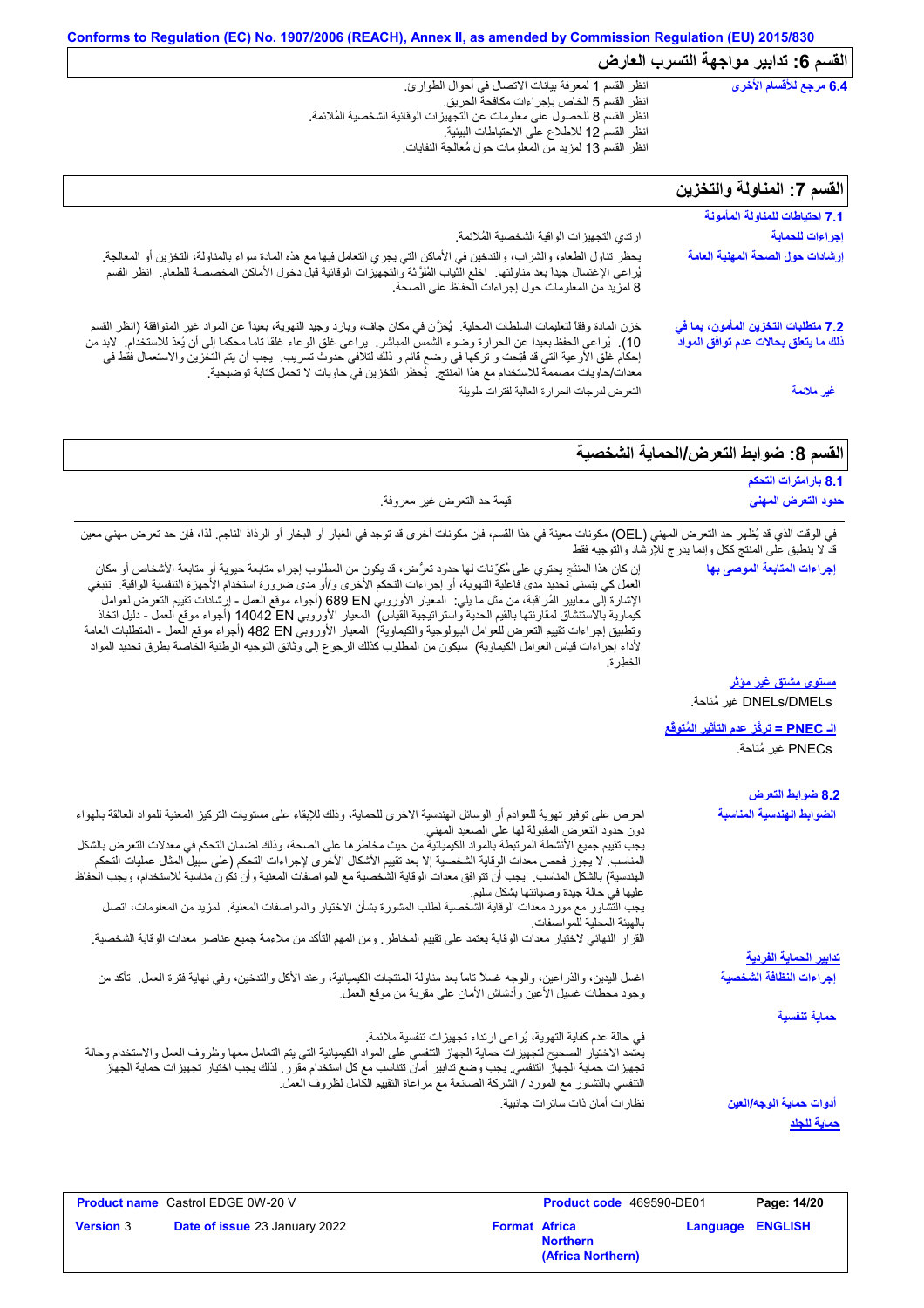| Conforms to Regulation (EC) No. 1907/2006 (REACH), Annex II, as amended by Commission Regulation (EU) 2015/830                                                                                                                                                                                                                                                                                                                                                                                                                                                                                                                     |                                       |
|------------------------------------------------------------------------------------------------------------------------------------------------------------------------------------------------------------------------------------------------------------------------------------------------------------------------------------------------------------------------------------------------------------------------------------------------------------------------------------------------------------------------------------------------------------------------------------------------------------------------------------|---------------------------------------|
|                                                                                                                                                                                                                                                                                                                                                                                                                                                                                                                                                                                                                                    | القسم 8: ضوابط التعرض/الحماية الشخصية |
| معلومات عامة:                                                                                                                                                                                                                                                                                                                                                                                                                                                                                                                                                                                                                      | حماية يدوية                           |
| ظرًا لتفاوت الظروف الخاصة لبيئات العمل واختلاف ممارسات التعامل مع المواد، فيجب وضع تدابير أمان تتناسب مع كل استخدام<br>مقرر ٍ يعتمد الاختيار الصحيح لقفازات الحماية على المواد الكيميائية التي يتم التعامل معها وظروف العمل والاستخدام ِ معظم القفازات<br>توفر الحماية لفترة زمنية محدودة فقط قبل وجود التخلص منها واستبدالها (حتى أفضل القفازات المقاومة للمواد الكيميائية تتآكل بفعل<br>التعرض المتكرر للمواد الكيميائية).                                                                                                                                                                                                       |                                       |
| يجب اختيار القفازات بالنشاور مع المورد / الشركة الصـانعة مع مراعاة النقييم الكامل لظروف العمل.<br>يُنصح باستخدام: قفاز ات نيتريل.<br>الزمن اللازم للاختراق:                                                                                                                                                                                                                                                                                                                                                                                                                                                                        |                                       |
| ثجمع بيانات زمن الاختراق من مصنعي القفاز تحت ظروف الاختبار المعملية وتمثل المدة أو الفترة المتوقعة التي يؤمن خلالها القفاز<br>حماية من تسرب المادة أو نفاذها. ومن الأهمية بمكان مراعاة طبيعة ظروف العمل الفعيلة عند اتباع توصيات زمن الاختراق. ويتعين<br>دائمًا التشاور مع مورد القفازات للوقوف على معلومات تقنية وفنية محدثة بشأن زمن الاختراق لنوع القفاز الموصىي به.<br>فيما يلِّي توصياتنا بخصوص اختيار  القفاز اتS:                                                                                                                                                                                                           |                                       |
| الملامسة المستمرة:                                                                                                                                                                                                                                                                                                                                                                                                                                                                                                                                                                                                                 |                                       |
| قفازات بفترة اختراق لا تقل عن 240 دقيقة، أو >480 دقيقة، إذا أمكن الحصول على قفازات مناسبة.<br>إذا لم تتوفر قفازات مناسبة تضمن الحماية بهذا المستوى، فمن الممكن استخدام قفازات بفترات حماية أقل طالما هناك قواعد مناسبة يتم<br>الالتز ام بها لصيانة القفاز ات واستبدالها.                                                                                                                                                                                                                                                                                                                                                           |                                       |
| الحماية من الرذاذ قصيرة الأجل                                                                                                                                                                                                                                                                                                                                                                                                                                                                                                                                                                                                      |                                       |
| توصيات فتر ات الاختر اق كما سبق.<br>يمكن في المعتاد استخدام القفازات ذات فترات الاختراق القصيرة للأعمال التي يتم فيها التعرض للزيوت لفترات قصيرة وعابرة. لذلك،<br>يجب أن تكون هناك قواعد مناسبة يتم الالتزام بها بشكل تام لصيانة القفازات واستبدالها.<br>سُمك الففاز :                                                                                                                                                                                                                                                                                                                                                             |                                       |
| بالنسبة للاستخدامات العامة، فإننا نوصي بقفاز بسُمك يزيد على 0.35 مم.                                                                                                                                                                                                                                                                                                                                                                                                                                                                                                                                                               |                                       |
| يجب التأكيد والتشديد أن سُمك القفاز لا يمثل بالضرورة مؤشرًا موثوقًا على مقاومة القفاز لمادة كيميائية معينة، ذلك أن كفاءة مقاومة<br>التسرب للقفاز ستكون معتمدة على تركيب المادة المصنعة منها القفاز تحديدًا. لذا فإن اختيار القفاز يجب أن يستند على عوامل ومتطلبات<br>المهمة ومعرفة بأزمان الاختراق                                                                                                                                                                                                                                                                                                                                 |                                       |
| كذلك قد يتنوع سُمك القفاز بناء على مُصنع القفاز، ونوع القفاز وموديل القفاز ٍ لذا، يجب أخذ بيانات المصنع الفنية بالحسبان وذلك<br>لضمان القفاز الأكثر مناسبة للمهمة                                                                                                                                                                                                                                                                                                                                                                                                                                                                  |                                       |
| ملاحظة: اعتمادًا على نوع النشاط قيد الممارسة، فإن القفازات ذات السُمك المختلف قد تكون مطلوبة لمهام مُحددة. على سبيل المثال:                                                                                                                                                                                                                                                                                                                                                                                                                                                                                                        |                                       |
| • قد يتطلب الأمر القفازات الرقيقة (بسُمك يبلغ 0.1 مم أو أقل) متى تطلب الأمر درجة من المهارة اليدوية والبراعة. ومع ذلك، فإن مثل<br>هذه القفازات ينتظر منها أن توفر الحماية لفترة قصيرة، وعادة ما تكون للاستخدام مرة واحدة ثم يجري التخلص منها.                                                                                                                                                                                                                                                                                                                                                                                      |                                       |
| • قد تبرز الحاجة لقفازات أكثر سُمكًا (حتى 3 مم أو أكثر ) في حالة المخاطر الميكانيكية (وكذلك الكيميائية)؛ أي متى كان هناك احتمال<br>للتآكل أو القشط أو الثقب.                                                                                                                                                                                                                                                                                                                                                                                                                                                                       |                                       |
| استخدام الملابس الواقية يعتبر من الممارسات الجيدة في المجال الصناعي.<br>يجب انتُقاء التجهيزات الشخصية الواقية للجسم بما يتفق والمهمة التي يجري القيام بها والمخاطر التي تنطوي عليها، كما يجب أن<br>يعتمدها أحد المختصين قبل التعامل مع هذا المنتج<br>بدلات العمل المصنوعة من القطن أو البوليستر/القطن توفر الحماية فقط من التلوث السطحي الخفيف الذي لا يصل إلى الجلد ٍ ويجب<br>غسل بدلات العمل بصفة منتظمة ¸ عندما تزداد خطورة تعرض الجلد للمواد (على سبيل المثّال عند تنظيف المواد المنسكبة أو في حالة<br>وجود خطورة من تناثر الرذاذ)، فيجب ارتداء إزارات مقاومة للمواد الكيميائية و/أو أحذية وسترات غير منفذة للمواد الكيميائية. | الجلد والجسم                          |
| حماية تنفسية: 529 EN<br>قفاز ات: 374 EN ,420 EN<br>حماية للعين: 166 EN<br>الترشيح نصف الوجهي: 149 EN<br>الترشيح نصف الوجهي ذي الصمام: 405 EN<br>قناع نصفي: 140 EN مرشح إضافي<br>قناع وجهي كامل: 136 EN مرشح إضافي<br>مرشحات الجزئيات: 143 EN<br>مرشحات الغاز / المشتركة: 14387 EN                                                                                                                                                                                                                                                                                                                                                  | يتعين مراجعة المعايي <u>ر :</u>       |
| ننصح بفحص الإنبعاثات الصادرة من أجهزة العمل والتهوية، للتأكد من استيفائها لمتطلبات قانون حماية البيئة _ في بعض الحالات، قد<br>يكون من الضروري استخدام أجهزة غسل الدُّخان، أو المُرشِّحات أو إجراء تعديلاتٍ هندسية للمُعِدَّات، كي يتسنى تقليل الانبعاثات إلى<br>مستويات مقبولة.                                                                                                                                                                                                                                                                                                                                                    | ضوابط التعرض البينى                   |

|                  | <b>Product name</b> Castrol EDGE 0W-20 V |                      | Product code 469590-DE01             |                         | Page: 15/20 |
|------------------|------------------------------------------|----------------------|--------------------------------------|-------------------------|-------------|
| <b>Version 3</b> | <b>Date of issue 23 January 2022</b>     | <b>Format Africa</b> | <b>Northern</b><br>(Africa Northern) | <b>Language ENGLISH</b> |             |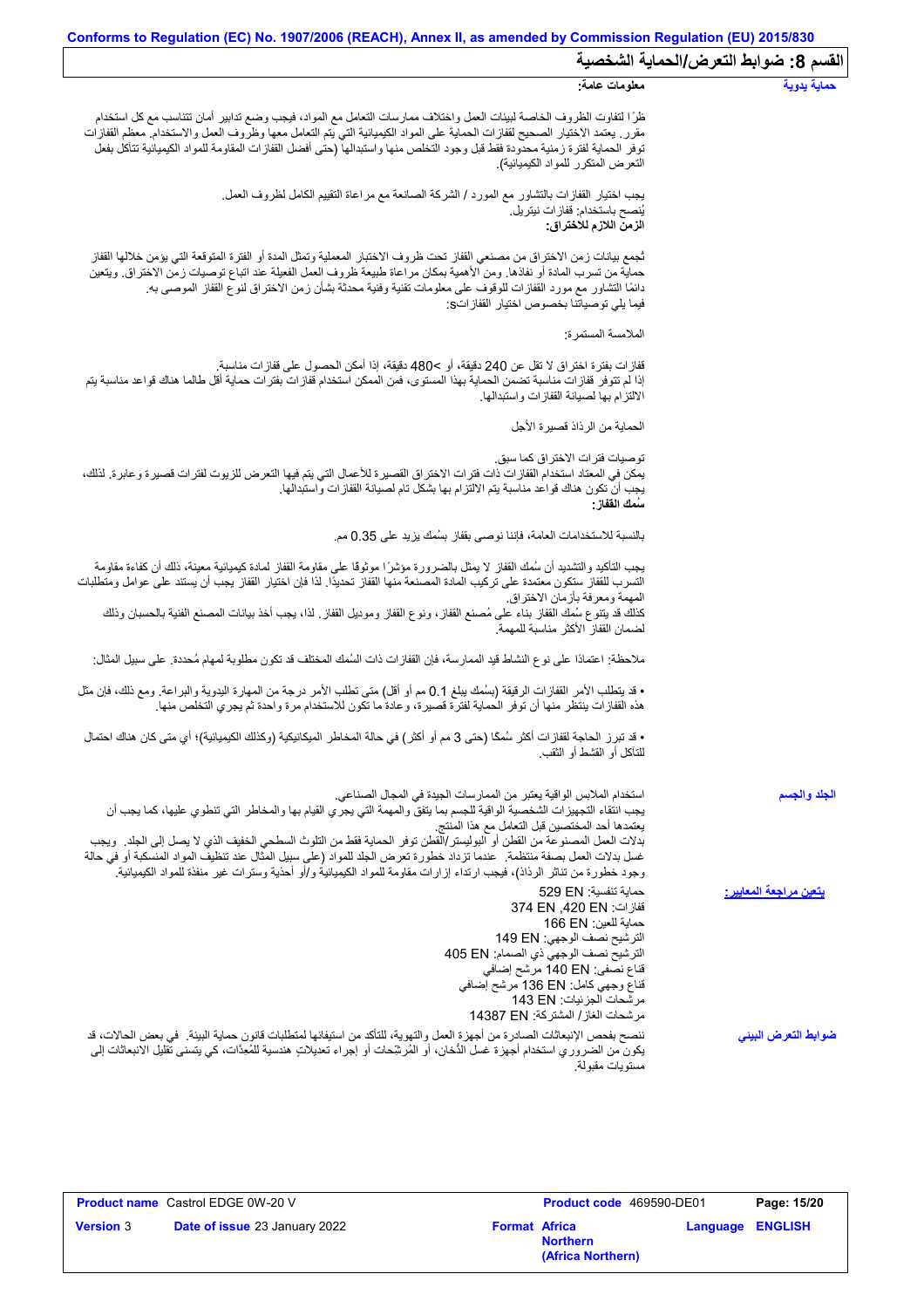| 9.1 معلومات حول الخواص الكيميائية والفيزيائية الأساسية<br>المظهر<br>الحالة الفيزيائية<br>سائل.<br>كهر مان.<br>اللون<br>الرائحة<br>غير متوفرة.<br>عتبة الرائحة<br>غير متوفرة.<br>غير قابل للتطبيق.<br>الأس الهيدروجيني pH<br>نقطة الانصهار إنقطة التجمد<br>غير متوفرة.<br>نفطة الغلبان الأولية ونطاق الغلبان<br>غير متوفرة.<br>نفطة الإنسكاب<br>-45 $^{\circ}$ C<br>كأس مغلق: C°185<) (>365 ف) [جهاز بنسكي-مارتينز]<br>نقطة الوميض<br>معدل التبخر<br>غير متوفرة.<br>القابلية للالتهاب (مادة صلبة، غاز)<br>غير متوفرة.<br>الحدود العليا/الدنيا لقابلية الاشتعال أو الانفجار<br>غير متوفرة.<br>الضغط البخاري<br>غير متوفرة.<br>الكثافة البخارية<br>غير متوفرة.<br>الكثافة النسبية<br>غير متوفرة.<br>الكثافة<br><1000 كجم/m3 (2°15) aic (g/cm3 1<br>غير ذؤوب في الماء.<br>الذوبانية (نيات)<br><mark>غي</mark> ر قابل للتطبيق<br>معامل تفريق الأوكتانول/الماء<br>درجة حرارة الاشتعال الذاتى<br>غير متوفرة.<br>درجة حرارة الانحلال<br>غير متوفرة.<br>كينماتي: S2mm 47.4/ (47.4 سنتي ستوك) عند C°40<br>اللزوجة<br>كينماتي: 8.9 إلى 9.3 S2mm (8.9 إلى 9.3 سنتي ستوك) عند 100°C<br>الخواص الانفجا <i>ر</i> ية<br>غير متوفرة. | القسم 9: الخصائص الفيزيائية والكيميائية |             |
|---------------------------------------------------------------------------------------------------------------------------------------------------------------------------------------------------------------------------------------------------------------------------------------------------------------------------------------------------------------------------------------------------------------------------------------------------------------------------------------------------------------------------------------------------------------------------------------------------------------------------------------------------------------------------------------------------------------------------------------------------------------------------------------------------------------------------------------------------------------------------------------------------------------------------------------------------------------------------------------------------------------------------------------------------------------------------------------------------------------------|-----------------------------------------|-------------|
|                                                                                                                                                                                                                                                                                                                                                                                                                                                                                                                                                                                                                                                                                                                                                                                                                                                                                                                                                                                                                                                                                                                     |                                         |             |
|                                                                                                                                                                                                                                                                                                                                                                                                                                                                                                                                                                                                                                                                                                                                                                                                                                                                                                                                                                                                                                                                                                                     |                                         |             |
|                                                                                                                                                                                                                                                                                                                                                                                                                                                                                                                                                                                                                                                                                                                                                                                                                                                                                                                                                                                                                                                                                                                     |                                         |             |
|                                                                                                                                                                                                                                                                                                                                                                                                                                                                                                                                                                                                                                                                                                                                                                                                                                                                                                                                                                                                                                                                                                                     |                                         |             |
|                                                                                                                                                                                                                                                                                                                                                                                                                                                                                                                                                                                                                                                                                                                                                                                                                                                                                                                                                                                                                                                                                                                     |                                         |             |
|                                                                                                                                                                                                                                                                                                                                                                                                                                                                                                                                                                                                                                                                                                                                                                                                                                                                                                                                                                                                                                                                                                                     |                                         |             |
|                                                                                                                                                                                                                                                                                                                                                                                                                                                                                                                                                                                                                                                                                                                                                                                                                                                                                                                                                                                                                                                                                                                     |                                         |             |
|                                                                                                                                                                                                                                                                                                                                                                                                                                                                                                                                                                                                                                                                                                                                                                                                                                                                                                                                                                                                                                                                                                                     |                                         |             |
|                                                                                                                                                                                                                                                                                                                                                                                                                                                                                                                                                                                                                                                                                                                                                                                                                                                                                                                                                                                                                                                                                                                     |                                         |             |
|                                                                                                                                                                                                                                                                                                                                                                                                                                                                                                                                                                                                                                                                                                                                                                                                                                                                                                                                                                                                                                                                                                                     |                                         |             |
|                                                                                                                                                                                                                                                                                                                                                                                                                                                                                                                                                                                                                                                                                                                                                                                                                                                                                                                                                                                                                                                                                                                     |                                         |             |
|                                                                                                                                                                                                                                                                                                                                                                                                                                                                                                                                                                                                                                                                                                                                                                                                                                                                                                                                                                                                                                                                                                                     |                                         |             |
|                                                                                                                                                                                                                                                                                                                                                                                                                                                                                                                                                                                                                                                                                                                                                                                                                                                                                                                                                                                                                                                                                                                     |                                         |             |
|                                                                                                                                                                                                                                                                                                                                                                                                                                                                                                                                                                                                                                                                                                                                                                                                                                                                                                                                                                                                                                                                                                                     |                                         |             |
|                                                                                                                                                                                                                                                                                                                                                                                                                                                                                                                                                                                                                                                                                                                                                                                                                                                                                                                                                                                                                                                                                                                     |                                         |             |
|                                                                                                                                                                                                                                                                                                                                                                                                                                                                                                                                                                                                                                                                                                                                                                                                                                                                                                                                                                                                                                                                                                                     |                                         |             |
|                                                                                                                                                                                                                                                                                                                                                                                                                                                                                                                                                                                                                                                                                                                                                                                                                                                                                                                                                                                                                                                                                                                     |                                         |             |
|                                                                                                                                                                                                                                                                                                                                                                                                                                                                                                                                                                                                                                                                                                                                                                                                                                                                                                                                                                                                                                                                                                                     |                                         |             |
|                                                                                                                                                                                                                                                                                                                                                                                                                                                                                                                                                                                                                                                                                                                                                                                                                                                                                                                                                                                                                                                                                                                     |                                         |             |
|                                                                                                                                                                                                                                                                                                                                                                                                                                                                                                                                                                                                                                                                                                                                                                                                                                                                                                                                                                                                                                                                                                                     |                                         |             |
|                                                                                                                                                                                                                                                                                                                                                                                                                                                                                                                                                                                                                                                                                                                                                                                                                                                                                                                                                                                                                                                                                                                     |                                         |             |
|                                                                                                                                                                                                                                                                                                                                                                                                                                                                                                                                                                                                                                                                                                                                                                                                                                                                                                                                                                                                                                                                                                                     |                                         |             |
|                                                                                                                                                                                                                                                                                                                                                                                                                                                                                                                                                                                                                                                                                                                                                                                                                                                                                                                                                                                                                                                                                                                     |                                         |             |
|                                                                                                                                                                                                                                                                                                                                                                                                                                                                                                                                                                                                                                                                                                                                                                                                                                                                                                                                                                                                                                                                                                                     |                                         |             |
|                                                                                                                                                                                                                                                                                                                                                                                                                                                                                                                                                                                                                                                                                                                                                                                                                                                                                                                                                                                                                                                                                                                     | خواص مؤكسيدة                            | غير متوفرة. |

**9.2 المعلومات الأخرى**

لیس ھناك مزید من المعلومات.

| القسم 10: الثبات الكيميائي والفابلية للتفاعل |                                                                                                                       |
|----------------------------------------------|-----------------------------------------------------------------------------------------------------------------------|
| 10.1 التفاعلية                               | لا تتاح بيانات اختبار أخرى معينة لهذا المنتج لرجع إلى الظروف التي يجب تجنبها والمواد غير المتوافقة لمزيد من المعلومات |
| 10.2 الثبات الكيميائي                        | المُنتَج ثابت                                                                                                         |
| 10.3 إمكانية التفاعلات الخطرة                | لن تحدث تفاعلات خطرة في ظروف التخزين والاستخدام العادية.<br>لن تحدث بلمرة خطرة في ظروف التخزين والاستخدام العادية.    |
| 10.4 الظروف التي ينبغي تجنبها                | يجب تجنب جميع مصادر الاشتعال الممكنة (شرر أو لهب).                                                                    |
| 10.5 المواد غير المتوافقة                    | نتفاعل أو غير متطابقة مع المواد النالية: مواد مؤكسدة.                                                                 |
| 10.6 نواتج الانحلال الخطرة                   | في ظروف التخزين والاستخدام العادية، من غير المنتظر أن تتولَّد نواتج تحلل خطِرة.                                       |

 $\mathsf{r}$ 

|                  | <b>Product name</b> Castrol EDGE 0W-20 V |                      | <b>Product code</b> 469590-DE01      |                         | Page: 16/20 |
|------------------|------------------------------------------|----------------------|--------------------------------------|-------------------------|-------------|
| <b>Version 3</b> | <b>Date of issue 23 January 2022</b>     | <b>Format Africa</b> | <b>Northern</b><br>(Africa Northern) | <b>Language ENGLISH</b> |             |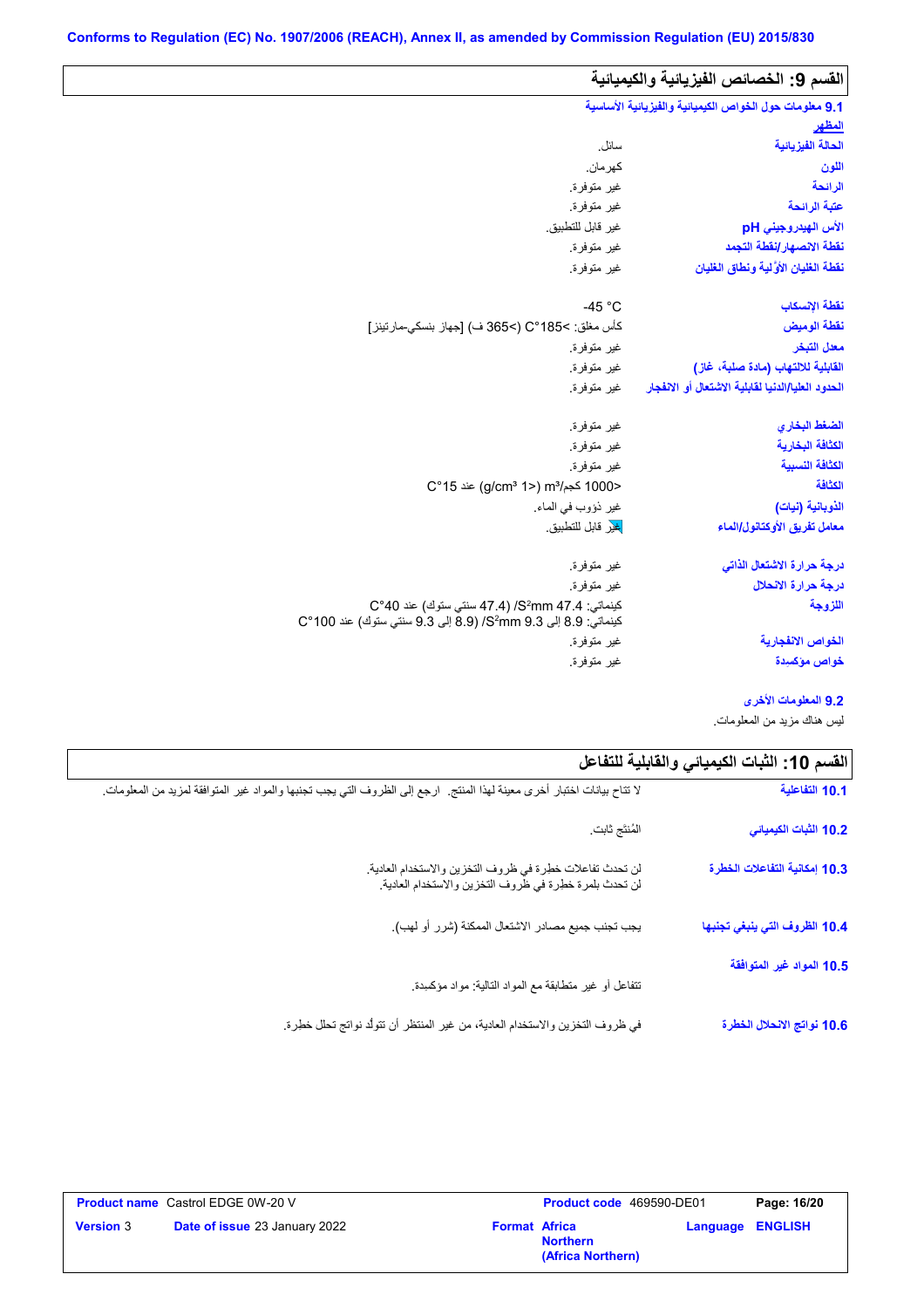| القسم 11: المعلومات السمومية                                          |                                                                                                                                                                                                                                                                                                                                                                                           |
|-----------------------------------------------------------------------|-------------------------------------------------------------------------------------------------------------------------------------------------------------------------------------------------------------------------------------------------------------------------------------------------------------------------------------------------------------------------------------------|
| 11.1 معلومات حول الآثار السمية<br><u>تقديرات السمية الحادة</u><br>N/A |                                                                                                                                                                                                                                                                                                                                                                                           |
| معلومات عن سُبُل التعرض المرجحة                                       | سُبُل الدخول المُرتقَبَة: جلدي, استنشاق.                                                                                                                                                                                                                                                                                                                                                  |
| <u>آثار صحبة حادة كامنة</u>                                           |                                                                                                                                                                                                                                                                                                                                                                                           |
| استنشاق                                                               | التعرض لمنتوجات التحلل قد يشكل خطورة صحية. قد تتأجل بعض التأثيرات الخطيرة عقب التعرض.                                                                                                                                                                                                                                                                                                     |
| الابتلاع                                                              | لا توجد تأثيرات شديدة أو مخاطر حرجة معروفة.                                                                                                                                                                                                                                                                                                                                               |
| ملامسة الجلد                                                          | يزيل دهون الجلد. قد تسبب جفاف الجلد وتهيُّجه.                                                                                                                                                                                                                                                                                                                                             |
| ملامسة العين                                                          | لا توجد تأثيرات شديدة أو مخاطر حرجة معروفة.                                                                                                                                                                                                                                                                                                                                               |
| أعراض متعلقة بالخواص السمية والكيميانية والفيزيانية                   |                                                                                                                                                                                                                                                                                                                                                                                           |
| استنشاق                                                               | ليست هناك بيانات معينة                                                                                                                                                                                                                                                                                                                                                                    |
| الابتلاع                                                              | ليست هناك بيانات معينة                                                                                                                                                                                                                                                                                                                                                                    |
| ملامسة الجلد                                                          | الأعراض الضائرة قد تشمل ما يلي:                                                                                                                                                                                                                                                                                                                                                           |
|                                                                       |                                                                                                                                                                                                                                                                                                                                                                                           |
|                                                                       | الجفاف<br>التشقق                                                                                                                                                                                                                                                                                                                                                                          |
| ملامسة العين                                                          | ليست هناك بيانات معينة                                                                                                                                                                                                                                                                                                                                                                    |
|                                                                       | التأثيرات المتأخرة والفورية وكذلك التأثيرات المزمنة نتبجة للتعرض القصير والطويل الأمد                                                                                                                                                                                                                                                                                                     |
| استنشاق                                                               | التعرض الزائد لاستنشاق الجزيئات المتطايرة في الهواء أو الإيروسولات قد يتسبب في تهيج الجهاز التنفسي.                                                                                                                                                                                                                                                                                       |
| الابتلاع                                                              | ابتلاع كميات كبيرة يمكن أن يؤدي إلى الغثيان والإسهال.                                                                                                                                                                                                                                                                                                                                     |
| ملامسة الجلد                                                          | الملامسة بشكل متكرر أو لفترات طويلة يمكن أن تتسبب في إزالة الدهون من الجلد وتتسبب في تهيجات وتشققات و/أو التهابات جلدية.                                                                                                                                                                                                                                                                  |
| ملامسة العين                                                          | هناك خطورة محتملة من حدوث لسعة عابرة أو احمرار عابر في حالة حدوث ملامسة العين بشكل عرضي.                                                                                                                                                                                                                                                                                                  |
| آثار صحبة مزمنة كامنة                                                 |                                                                                                                                                                                                                                                                                                                                                                                           |
| عامة                                                                  | زيوت المحركات المستعملة<br>نواتج الاحتراق التي تنتج من تشغيل محركات الاحتراق الداخلي تلوث زيت المحرك أثناء الاستخدام.  وقد يحتوي زيت المحرك<br>المستعمل على مكونّات خطيرة من الممكن ان تتسبب في سرطاّن الجلد . لذلك يجب تجنب ملامسة جميع أنواع وماركات زيوت<br>المحركات المستعملة بشكل متكرر أو لفترات طويلة، ويجب الالتزام بالمواصفات القياسية العالية للنظافة الصحية على مستوى الأفراد. |
| السرطنة                                                               | لا توجد تأثيرات شديدة أو مخاطر حرجة معروفة.                                                                                                                                                                                                                                                                                                                                               |
| التأثير على الجينات                                                   | لا توجد تأثيرات شديدة أو مخاطر حرجة معروفة.                                                                                                                                                                                                                                                                                                                                               |
| التأثيرات النمائية                                                    | لا توجد تأثيرات شديدة أو مخاطر حرجة معروفة.                                                                                                                                                                                                                                                                                                                                               |
| التأثيرات الخصوبية                                                    | لا توجد تأثيرات شديدة أو مخاطر حرجة معروفة.                                                                                                                                                                                                                                                                                                                                               |

# القسم 12: المعلومات الإيكولوجية

**12.1 السمیة الأخطار البیئیة**

غیر مُصنَّفة كمادة خطِرة

**12.2 الثبات والتحلل** یُتوقع أن یكون قابلاً للتحلل الحیوي.

**12.3 القدرة على التراكم الأحیائي** لایُتوقع أن یتراكم ھذا المنتَج حیویاً في البیئة من خلال السلاسل الغذائیة.

> **12.4 القابلیة على التحرك عبر التربة مُعامل تقاسم التربة/الماء (Koc(**

> > **التحركیة**

المواد المنسكبة یمكن أن تتوغل في التربة وتتسبب في تلوث المیاه الجوفیة.

غیر متوفرة.

**12.5 نتائج مأخوذة من تقییم الـ PBT) البقاء والسمیة والتراكم البیولوجي) والـ vPvB) البقاء الشدید والتراكم البیولوجي الشدید)**

المنتج لا یُلبي معاییر ثبات المواد والتراكمیة الأحیائیة والسمیة PBT أو معاییر شدة الثبات وشدة التراكمیة الأحیائیة وفق لائحة المجلس الأوروبي رقم ،1907/2006 الملحق XIII. This mixture does not contain any substances that are assessed to be a PBT or a vPvB.

|                  |                                                                                                                            |                      |                                      |                  | 12.6 التأثير ات الضار ة الأخر ي |
|------------------|----------------------------------------------------------------------------------------------------------------------------|----------------------|--------------------------------------|------------------|---------------------------------|
|                  | قد تتسبب السوائل المنسكبة في تكوين طبقة على أسطح الماء، وقد تتسبب في ضرر ٍ مادي للكائنات الحية. وقد يتم إعاقة نقل الإكسجين |                      | أنضنًا                               |                  | معلومات ببنبة أخرى              |
|                  | <b>Product name</b> Castrol EDGE 0W-20 V                                                                                   |                      | Product code 469590-DE01             |                  | Page: 17/20                     |
| <b>Version 3</b> | Date of issue 23 January 2022                                                                                              | <b>Format Africa</b> | <b>Northern</b><br>(Africa Northern) | Language ENGLISH |                                 |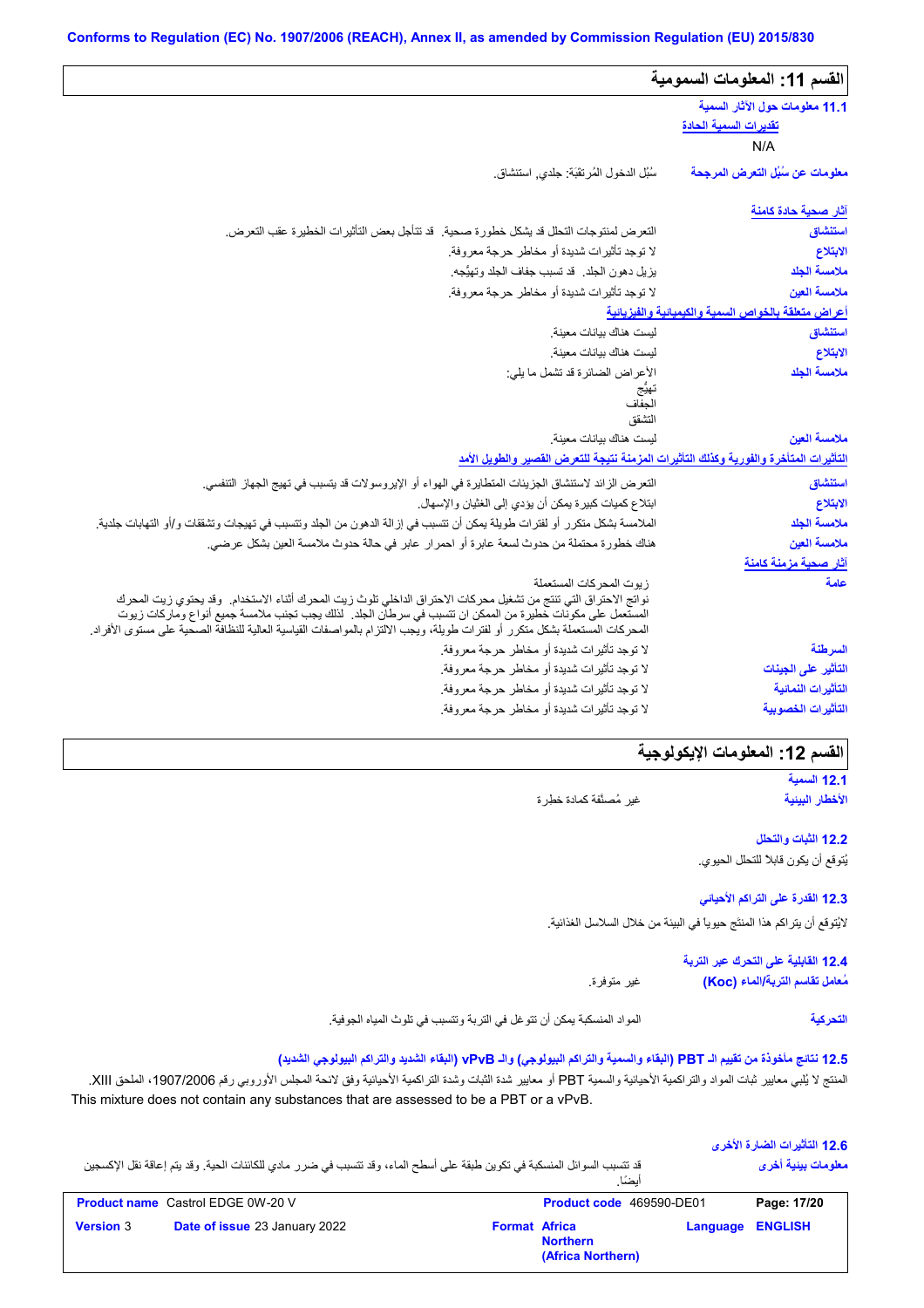# **القسم :13 الاعتبارات المتعلقة بتصریف المواد والتخلص منھا**

نعم.

# **13.1 طرق مُعالجة النفایة**

**المُنتَج طرق التخلص السلیم من النفایة**

إذا أمكن، قم بتحضیر المنتج لإعادة تدویره. یجب أن یتم التخلص من المواد بمعرفة شخص معتمد / جھة معتمدة للتخلص من النفایات وفقًا للقواعد المحلیة.

# **نفایة خطِرة**

**قائمة النفایات الأوروبیة (EWC(**

| تعببن النفاية                                                                                                                                                                                                                    | كود النفاية                  |
|----------------------------------------------------------------------------------------------------------------------------------------------------------------------------------------------------------------------------------|------------------------------|
| زيوت معدنية الأساس غير مُكلورة للتزليق وللمحركات والتروس                                                                                                                                                                         | 13 02 05*                    |
| ومع ذلك فإن الخروج عن الاستخدام المعد والمقصود بداية و/أو وجود أي مواد ملوثة محتملة قد يتطلب من المستخدم النهائي وضع وتعيين كود بديل للتخلص من النفايات.                                                                         |                              |
|                                                                                                                                                                                                                                  | التغليف                      |
| إذا أمكن، قم بتحضير المنتج لإعادة تدويره.  يجب أن يتم التخلص من المواد بمعرفة شخص معتمد / جهة معتمدة للتخلص من النفايات<br>وفقًا للقواعد المحلية.                                                                                | طرق التخلص السليم من النفاية |
| لابد أن يجري التخلص من هذا المنتج وحاويته بطريقة آمنة.  قد تظل بعض رواسب المنتج عالقة بالحاويات الفارغة أو فمصانها.  تجنب<br>تناثر المادة المنسكبة وجريانها السطحي ووصولها إلى التربة و المجاري المائية والبالوعات ومجاري الصرف. | الاحتياطات الخاصة            |
| اللجنة EU/2014/955<br>التوجيه EC/2008/98                                                                                                                                                                                         | المراجع                      |

# **القسم :14 المعلومات المتعلقة بالنقل**

|                                               | <b>ADR/RID</b> | <b>ADN</b> | <b>IMDG</b>   | <b>IATA</b>  |
|-----------------------------------------------|----------------|------------|---------------|--------------|
| 14.1 رقم الأمم المتحدة                        | اغير مقننة     | غير مقننة. | غير مقننة.    | غير مقننة.   |
| 14.2 اسم الشحن الصحيح<br>الخاص بالأمم المتحدة |                |            |               |              |
| 14.3 فَنَة ُافْنَات مخاطر<br>النقل            |                | -          | -             |              |
| 14.4 مجموعة التعبنة                           |                | -          | -             |              |
| 14.5 الأخطار البينية                          | . Y            | .Y         | $\mathcal{N}$ | $\cdot$ $\!$ |
| معلومات إضافية                                |                |            | -             |              |

**14.6 احتیاطات خاصة للمُستخدم**

غیر متوفرة.

غیر متوفرة. **14.7 النقل سائباً بحسب اتفاقیات المنظمة البحریة الدولیة (IMO(**

# القسم 15: المعلومات التنظيمية

|                  |                                                                                                              |                                                       | 15.1 تشريع/لوائح السلامة والصحة والبينة الخاصة بالمادة أو الخليط                 |          |                                                                              |
|------------------|--------------------------------------------------------------------------------------------------------------|-------------------------------------------------------|----------------------------------------------------------------------------------|----------|------------------------------------------------------------------------------|
|                  |                                                                                                              |                                                       | تنظيم (المجلس الأوروبي) رقم 1907/2006 (تسجيل الكيماويات وتقييمها وترخيصها REACH) |          |                                                                              |
|                  |                                                                                                              |                                                       |                                                                                  |          | المُلحق الرابع عشر؛ فَانمة المواد الخاضعة للترخيص                            |
|                  |                                                                                                              |                                                       |                                                                                  |          | <u>المُلحق الرابع عشر</u>                                                    |
|                  |                                                                                                              |                                                       |                                                                                  |          | لم يُدر ج أيٌّ من المكونات.                                                  |
|                  |                                                                                                              |                                                       |                                                                                  |          | مواد مُقلقة للغاية                                                           |
|                  |                                                                                                              |                                                       |                                                                                  |          | لم يُدرِ ج أيٌّ من المكونات.                                                 |
|                  |                                                                                                              |                                                       |                                                                                  |          | لوائح أخر <i>ى</i>                                                           |
|                  | تقوم الشركة، كما هو موضح في القسم 1، ببيع هذا المنتَج في الاتحاد الأوروبي وفقًا لمتطلبات هيئة REACH الحالية. |                                                       |                                                                                  |          | الوضع وفق REACH (النظام<br>المتعلق بتسجيل وتقييم وترخيص<br>المواد الكيماوية) |
|                  |                                                                                                              | جميع المكو نات تحمل الصفة "فعالة" أو الصفة "مستثناة". |                                                                                  |          | فَانِمة الولايات المتحدة (8b TSCA)                                           |
|                  |                                                                                                              |                                                       | مُكوِّن واحد على الأقل غير مُدرَ ج                                               |          | مغزون أستراليا (AICS)                                                        |
|                  |                                                                                                              |                                                       | كافة المُكوِّ نات مُدر جة بالقائمة أو مُستثناة منها.                             |          | فائمة كندا                                                                   |
|                  | <b>Product name</b> Castrol EDGE 0W-20 V                                                                     |                                                       | Product code 469590-DE01                                                         |          | Page: 18/20                                                                  |
| <b>Version 3</b> | Date of issue 23 January 2022                                                                                | <b>Format Africa</b>                                  | <b>Northern</b><br>(Africa Northern)                                             | Language | <b>ENGLISH</b>                                                               |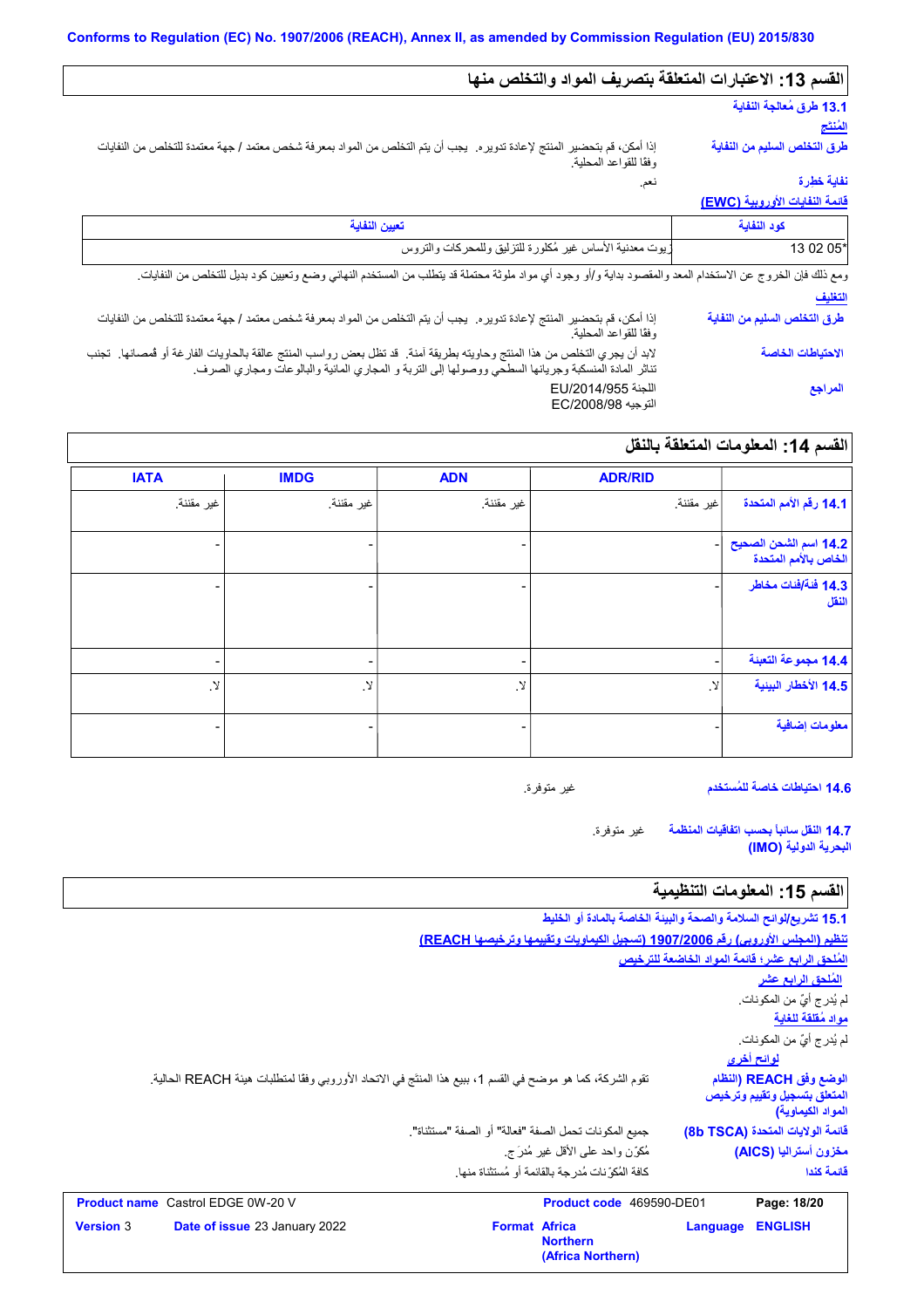# **القسم :15 المعلومات التنظیمیة**

| القسم 15: المعلومات التنظيمية               |                                                       |
|---------------------------------------------|-------------------------------------------------------|
| فَائِمَةَ الصِّينَ (IECSC)                  | مُكوَّن واحد علمي الأقل غير مُدرَ ج                   |
| فَائمة البابان (CSCL)                       | مُكوِّن واحد على الأقل غير مُدرَ ج                    |
| قائمة كوريا (KECI)                          | كافة المُكوِّ نات مُدرِ جة بالقائمة أو مُستثناة منها. |
| فَائمة الفلبين (PICCS)                      | مُكوِّن واحد على الأقل غير مُدرَج.                    |
| مخزون تايوان من المواد الكيميائية<br>(TCSI) | كافة المُكوِّ نات مُدرِ جة بالقائمة أو مُستثناة منها. |
| <u>مواد مستنفدة للأوزون (EU/1005/2009)</u>  |                                                       |
| لمرتز د بالقائمة.                           |                                                       |

**الموافقة المسبقة عن علم (PIC) (/649/2012EU(**

# رِ دورِ د الرِّ د بالقائمة.<br>الم ترِ د بالقائمة.<br>المو افقة المسبو<br>الم تر د بالقائمة.<br>الم تر د بالقائمة.

**توجیھ سیفیسو**

**اللوائح الوطنیة** ھذا المنتج لا یحكمھ التوجیھ سیفیسو. **فرنسا**

**15.2 تقییم مأمونیة الكیماویات**

تم إجراء تقییم سلامة كیمیائیة لواحدة أو أكثر من مواد ھذا المزیج. لم یتم إجراء تقییم سلامة كیمیائیة لھذا المزیج نفسھ.

|                                                                                                                    |                                                                         |                  | القسم 16: المعلومات الأخرى |
|--------------------------------------------------------------------------------------------------------------------|-------------------------------------------------------------------------|------------------|----------------------------|
| الـ ADN = اللوائح الأوروبية الخاصة بالنقل الدولي للبضائع الخطيرة عبر المجاري المائية الداخلية                      |                                                                         |                  |                            |
|                                                                                                                    | الـ ADR = الاتفاقية الأوروبية المتعلقة بنقل البضائع الخطيرة الدولي براً |                  |                            |
|                                                                                                                    | ATE = تقدير   السمية الحادة                                             |                  |                            |
|                                                                                                                    | الـ BCF = مُعامل التركز الحيوي                                          |                  |                            |
|                                                                                                                    | CAS = خدمة الملخصات الكيميائية                                          |                  |                            |
|                                                                                                                    | CLP = تنظيم التصنيف والتوسيم والتعبئة [لائحة (EC) رقم 1272/2008]        |                  |                            |
|                                                                                                                    | الـ CSA = تقييم السلامة الكيماوية                                       |                  |                            |
|                                                                                                                    | الـ CSR = تقرير السلامة الكيماوية                                       |                  |                            |
|                                                                                                                    | الـ DMEL = مستوى التأثير الأدنى المُشتَق                                |                  |                            |
|                                                                                                                    | الـ DNEL = مستوى عدم التأثير المُشتق                                    |                  |                            |
|                                                                                                                    | EINECS = القائمة الأور وبية للمواد الكيميائية المتوفر ة تجار يا         |                  |                            |
|                                                                                                                    | ES = سيناريو التعرض                                                     |                  |                            |
|                                                                                                                    | بيان EUH = بيان الأخطار الخاصة بتنظيم التصنيف والتوسيم والتعبئة         |                  |                            |
|                                                                                                                    | EWC = فهرس النفاية الأوروبية                                            |                  |                            |
|                                                                                                                    | GHS = النظام المتوافق عالمياً لتصنيف وتوسيم المواد الكيميائية           |                  |                            |
|                                                                                                                    | الـ IATA = رابطة النقل الجوي الدولي                                     |                  |                            |
|                                                                                                                    | الـ IBC = حاوية سوائب وسيطة                                             |                  |                            |
|                                                                                                                    | الـ IMDG! = البحرية الدولية للبضائع الخطرة                              |                  |                            |
|                                                                                                                    | LogPow = لو غاريتم معامل تجزئة الأوكتانول/الماء                         |                  |                            |
| اك MARPOL = المُعاهدة الدولية لمنع التلوث الناجم عن السفن، 1973 المُعدَّلة بموجب بروتوكول 1978. ("ماربول" = التلوث |                                                                         |                  |                            |
|                                                                                                                    | البحر ي)                                                                |                  |                            |
|                                                                                                                    | OECD = منظمة التعاون الأقتصادي والتنمية                                 |                  |                            |
|                                                                                                                    | PBT = باقية وسامة ومتر اكمة بيولوجيا                                    |                  |                            |
|                                                                                                                    | الـ PNEC = تركُّز عدم التأثير المُتوقَّع                                |                  |                            |
| REACH = التنظيم المتعلق بتسجيل وتقييم وترخيص المواد الكيماوية [نظام (المفوضية الأوروبية) رقم 1907/2006]            |                                                                         |                  |                            |
|                                                                                                                    | RID = التنظيمات الدولية لحمل البضائع الخطرة عبر السكك الحديدية          |                  |                            |
| RRN = رقم التسجيل في التنظيم المتعلق بتسجيل وتقييم وترخيص المواد الكيماوية (REACH)                                 |                                                                         |                  |                            |
|                                                                                                                    | SADT = درجة حرارة التحلل المتسار ع ذاتيًّا                              |                  |                            |
|                                                                                                                    | SVHC = مو اد مثیر ة لقلق شدید                                           |                  |                            |
|                                                                                                                    | STOT-RE = السمية الموجهة إلى عضو مستهدف- عند تكر ار  التعر ض            |                  |                            |
|                                                                                                                    | STOT-SE = السمية الموجهة إلى عضو مستهدف - عند التعرض لمرة واحدة         |                  |                            |
|                                                                                                                    | TWA = المتوسط الزمني المرجح                                             |                  |                            |
|                                                                                                                    | UN = الأمم المتحدة                                                      |                  |                            |
|                                                                                                                    | UVCB = مادة هيئرُ وكَرْ بُونية مركبة                                    |                  |                            |
|                                                                                                                    | الـ VOC = مُركب عضوى مُتطاير                                            |                  |                            |
|                                                                                                                    | vPvB = شديد البقاء وشديد التراكم البيولوجي                              |                  |                            |
| منتوع = قد يحتوي على واحد أو أكثر من المكونات التالية 4-88-64741 / 64741-8706-23 RRN / 64741-89 /                  |                                                                         |                  |                            |
| /64741-96-3 01-2119487061-40 RRN / 64741-95-3 01-2119487067-30 RRN                                                 |                                                                         |                  |                            |
| / 64742-44-5 .01-2119488707-21 RRN / 64742-01-4 .01-2119483621-38 RRN                                              |                                                                         |                  |                            |
| /64742-53-6172-24 RRN (64742-52-5 .64742-45-6) (01-2119985177-24 RRN                                               |                                                                         |                  |                            |
| / 64742-55-8, 01-2119484627-25 RRN / 64742-54-7, 01-2119480375-34 RRN                                              |                                                                         |                  |                            |
| / 64742-57-0.01-2119480132-48 RRN / 64742-56-9 01-2119487077-29 RRN                                                |                                                                         |                  |                            |
| .64742-63-8287-22 RRN / 64742-62-7 .64742-58-1 .01-2119489287-22 RRN                                               |                                                                         |                  |                            |
| /12623-85-9 ,01-2119487080-42 RRN / 64742-70-7 ,01-2119471299-27 RRN / 64742-65-0                                  |                                                                         |                  |                            |
| <b>Product name</b> Castrol EDGE 0W-20 V                                                                           | Product code 469590-DE01                                                |                  | Page: 19/20                |
| Version 3<br><b>Date of issue 23 January 2022</b>                                                                  | <b>Format Africa</b>                                                    | Language ENGLISH |                            |
|                                                                                                                    | <b>Northern</b><br>(Africa Northern)                                    |                  |                            |